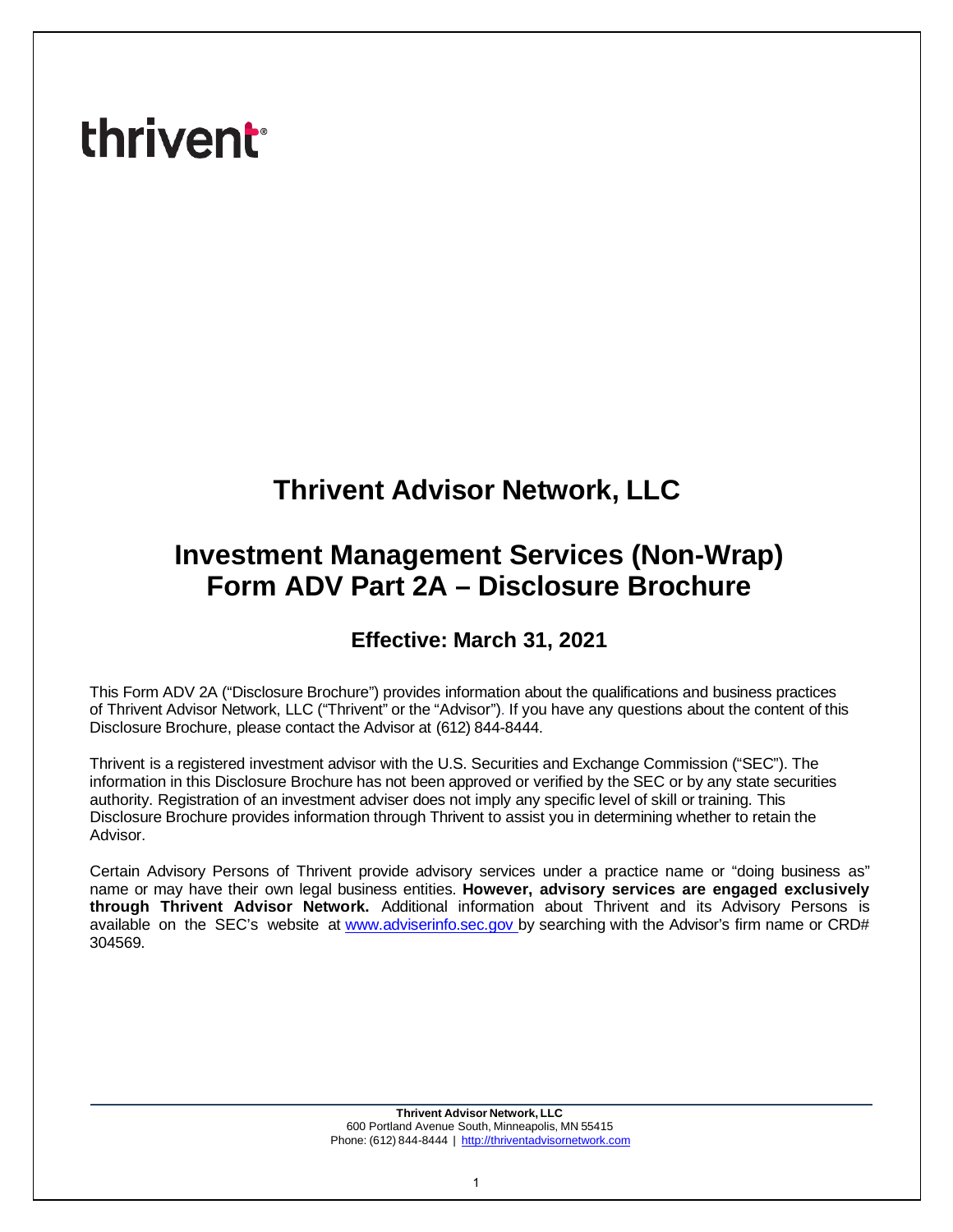#### Advisory Persons, Practice Names and Locations

Thrivent offers and delivers its investment management and advisory services through a network of investment adviser representatives (herein "Advisory Persons").

Certain Advisory Persons market and deliver advisory services under a practice name or "doing business as" or may have their own legal business entities whose business names and logos appear on marketing materials as approved by Thrivent, or client statements approved by the custodian. It is important to note that the businesses are legal entities of the Advisory Persons and not of Thrivent, nor the custodian. Additionally, the business entity may provide services other than the services offered by the Advisor Person as disclosed in this Disclosure Brochure and also provided to Client in each Advisory Person's personalized disclosure Brochure Supplement. **However, advisory services are engaged exclusively through Thrivent Advisor Network.**

Detailed information regarding each Advisory Person is contained in the respective Form ADV 2B ("Brochure Supplement"). In addition, practice names and branch office locations are listed on Schedule D of Thrivent's Form ADV Part 1 (available at https[://www.adviserinfo.sec.gov/Firm/304569\).](http://www.adviserinfo.sec.gov/Firm/304569))

#### <span id="page-1-0"></span>**Item 2 – Material Changes**

The following material changes have been made to this Disclosure Brochure since the last the July 28, 2020 amendments which were distributed to Clients.

#### **Item 4 – Advisory Services**

- **Advisory Services Offered** It is more profitable for Thrivent to sell products issued by Thrivent Financial for Lutherans and its affiliates than those issued by other companies. As a result, Thrivent has a financial incentive to recommend them over other companies' products. Client portfolio assets may include one or more Thrivent Mutual Funds. When Clients invest in Thrivent Mutual Funds, Thrivent's affiliate Thrivent Asset Management receives fees (including revenue sharing) for serving as the investment manager for the mutual funds and for providing administrative and accounting services to the funds pursuant to an Administrative Services Agreement.
- **Use of Independent Managers** Investment Managers include Thrivent's affiliate Thrivent Asset Management, LLC, third party money managers, third party sub-advisors, and/or third-party investment platforms. Advisory Persons will perform initial and ongoing oversight and due diligence over the selected Independent Manager[s] to ensure the Independent Managers' strategies and target allocations remain aligned with the Clients' investment objectives and overall best interests of the Client. When an Independent Manager serves as a sub-advisor, the Independent Manager will have the power and authority to provide discretionary investment advisory services with respect to the assets held in the specified account.

#### **Item 8 – Method of Analysis, Investment Strategies and Risk of Loss**

• **Method of Analysis** – Advisory Persons may use a variety of methods and resources to construct a recommended asset allocation. The resources utilized may include research and/or model management services that Advisory Persons obtained through an agreement with a third-party provider. Thrivent does not directly contract with unaffiliated third-party research and model management providers for this purpose. Advisory Persons are expected to conduct due diligence of these providers and for all recommendations made to Clients, including model portfolios.

#### **Item 14 – Client Referrals and Other Compensation**

• **Other Compensation.** Thrivent Charitable Impact & Investing partners with Advisory Persons and Thrivent Distributors, LLC, the underwriter and distributor for Thrivent Mutual Funds. Thrivent Distributors, LLC donates 1% of the gift value to a donor advised fund in recognition of the Advisory Person when he or she brings donor gifts to Thrivent Charitable Impact & Investing. This fee does not increase cost of the product to you. This donation and the charitable assets are not owned by the Advisory Persons. Thrivent Charitable Impact & Investing is independent of Thrivent Financial and Thrivent's Advisory Persons. Thrivent Charitable Impact & Investing is not an affiliate of Thrivent.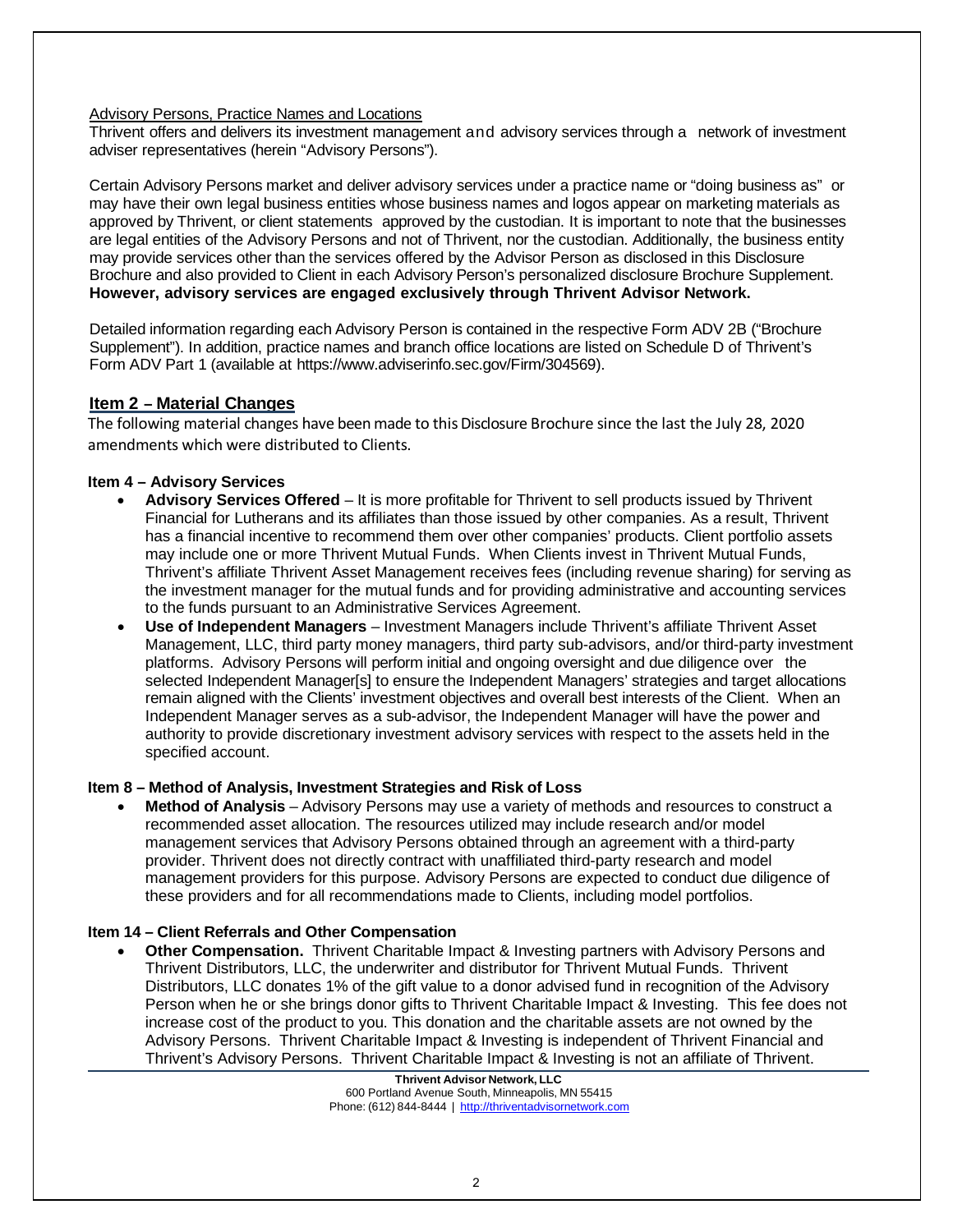#### Future Changes

From time to time, the Advisor may amend this Disclosure Brochure to reflect changes in our business practices, changes in regulations or routine annual updates as required by the securities regulators. This complete Disclosure Brochure or a Summary of Material Changes shall be provided to you annually if a material change occurs in the business practices of Thrivent.

At any time, you may view the current Disclosure Brochure on-line at the SEC's Investment Adviser Public Disclosure website at [www.adviserinfo.sec.gov](http://www.adviserinfo.sec.gov/) by searching with the Advisor's firm name or CRD #304569. You may also request a copy of this Disclosure Brochure at any time, by contacting the Advisor at (612) 844-8444.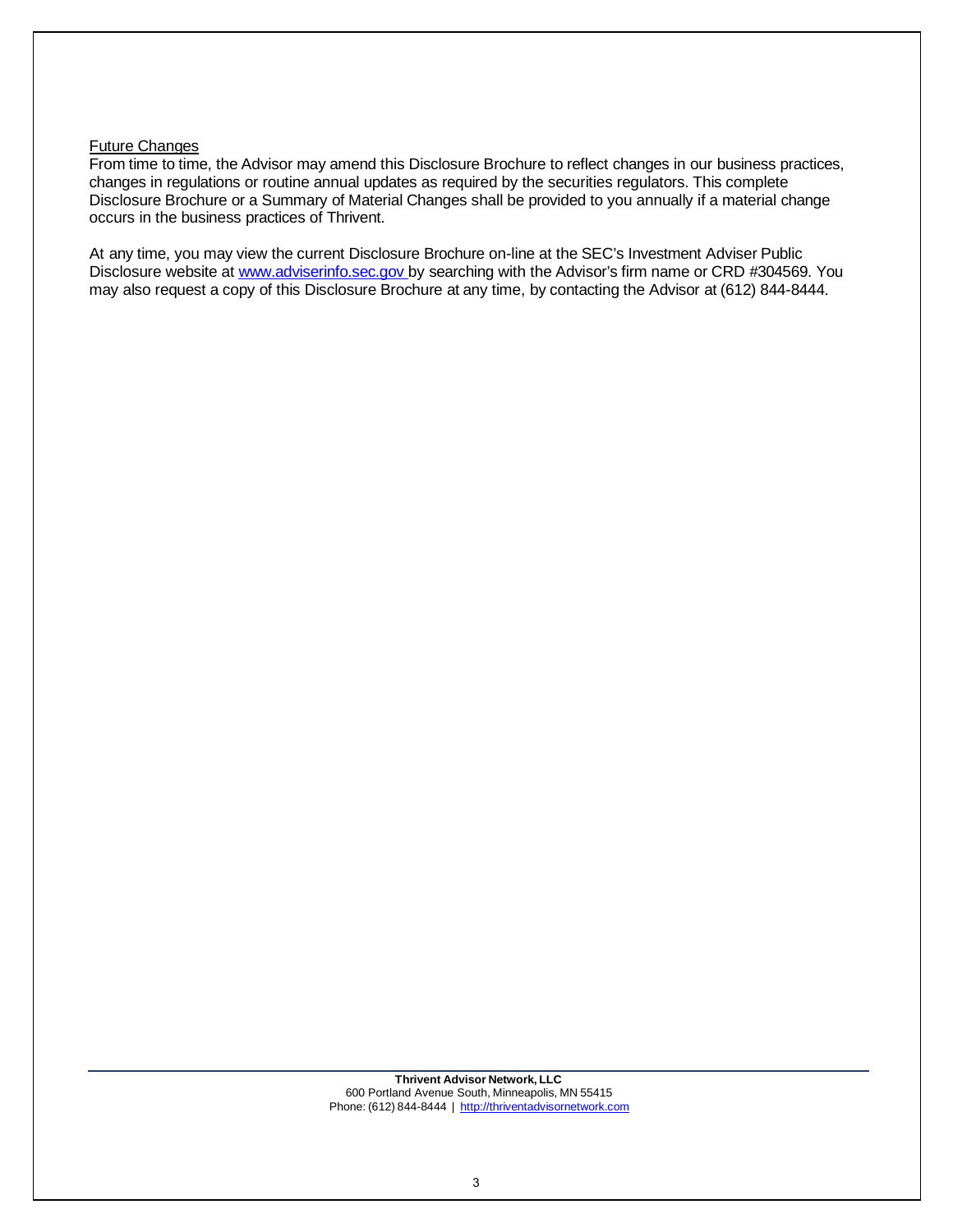#### <span id="page-3-0"></span>Item 3 - Table of Contents

| Item 11 - Code of Ethics, Participation or Interest in Client Transactions and Personal Trading 12 |  |
|----------------------------------------------------------------------------------------------------|--|
|                                                                                                    |  |
|                                                                                                    |  |
|                                                                                                    |  |
|                                                                                                    |  |
|                                                                                                    |  |
|                                                                                                    |  |
|                                                                                                    |  |
|                                                                                                    |  |
|                                                                                                    |  |
|                                                                                                    |  |
|                                                                                                    |  |
|                                                                                                    |  |
|                                                                                                    |  |
|                                                                                                    |  |
|                                                                                                    |  |
|                                                                                                    |  |
|                                                                                                    |  |
|                                                                                                    |  |
|                                                                                                    |  |
|                                                                                                    |  |
|                                                                                                    |  |
|                                                                                                    |  |
|                                                                                                    |  |
|                                                                                                    |  |
|                                                                                                    |  |
|                                                                                                    |  |
|                                                                                                    |  |
|                                                                                                    |  |
|                                                                                                    |  |
|                                                                                                    |  |
|                                                                                                    |  |
|                                                                                                    |  |
|                                                                                                    |  |
|                                                                                                    |  |
|                                                                                                    |  |
|                                                                                                    |  |
|                                                                                                    |  |
|                                                                                                    |  |
|                                                                                                    |  |
|                                                                                                    |  |
|                                                                                                    |  |
|                                                                                                    |  |
|                                                                                                    |  |

Thrivent Advisor Network, LLC<br>600 Portland Avenue South, Minneapolis, MN 55415<br>Phone: (612) 844-8444 | http://thriventadvisornetwork.com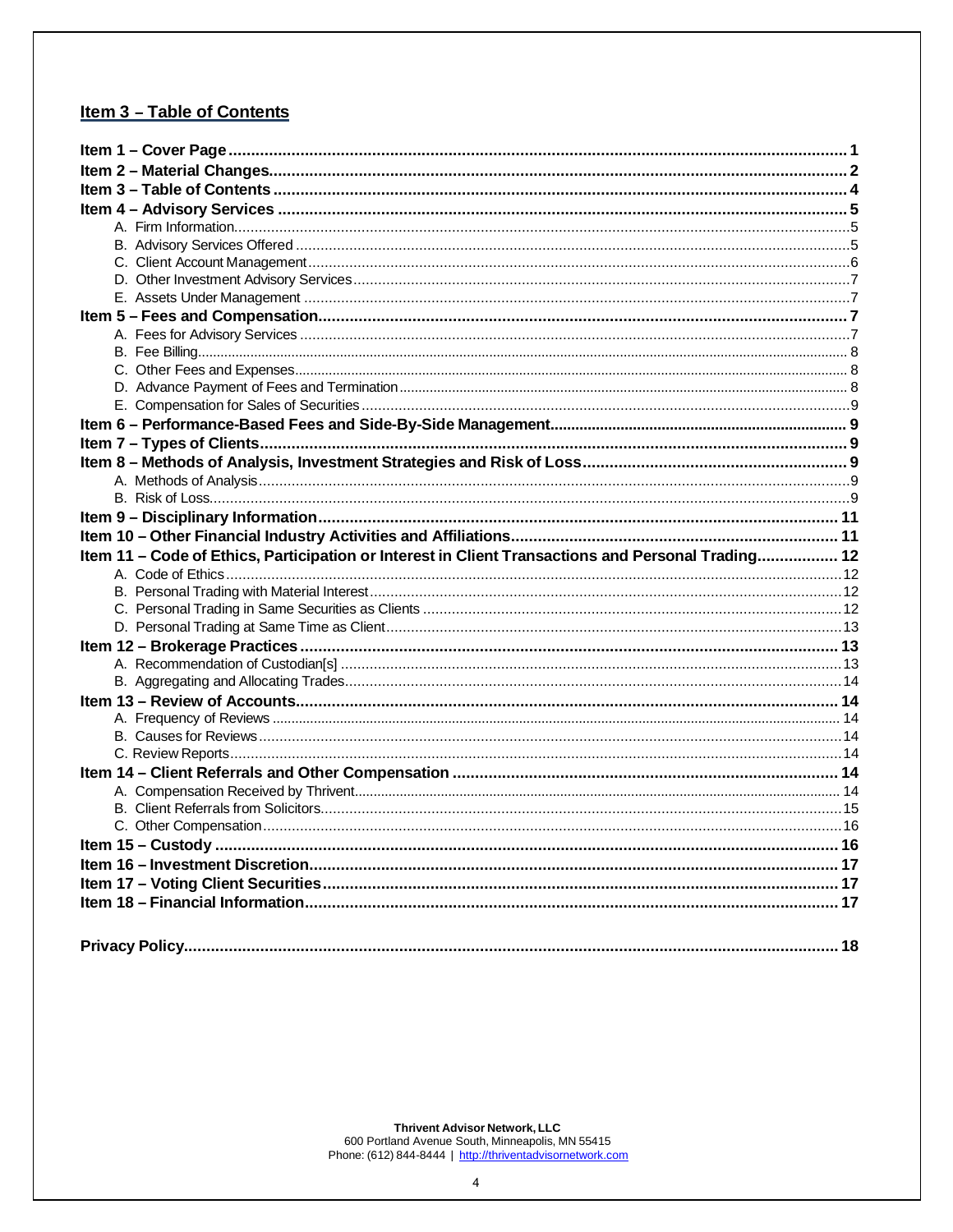#### <span id="page-4-0"></span>**Item 4 – Advisory Services**

#### <span id="page-4-1"></span>**A. Firm Information**

Thrivent is a registered investment adviser with the U.S. Securities and Exchange Commission ("SEC") offering investment advisory services since 2019. Thrivent is organized as a limited liability company ("LLC") under the laws of the State of Delaware. Thrivent is a wholly- owned subsidiary of Thrivent Financial Holdings, Inc., a Delaware Corporation, which is in turn a wholly owned subsidiary of Thrivent Financial for Lutherans.

This Disclosure Brochure provides information regarding the qualifications, business practices, and the advisory services provided by Thrivent. Contact us at (612) 844-8444 if you have questions regarding this Disclosure Brochure.

#### <span id="page-4-2"></span>**B. Advisory Services Offered**

Thrivent and its Advisory Persons (also collectively referred to as Thrivent") offer investment advisory services to individuals, high net worth individuals, families, trusts, estates, businesses, and retirement plans (each referred to as a "Client").

Thrivent and its Advisory Persons serve as fiduciaries to Clients, as defined under the Investment Advisers Act of 1940, as amended (the "Advisers Act"), when offering these advisory services. As a fiduciary, the Advisor upholds a duty of loyalty, fairness and good faith towards each Client and seeks to mitigate potential conflicts of interest. Thrivent's fiduciary commitment is further described in the Advisor's Code of Ethics. For more information regarding our Code of Ethics, please see Item 11 – Code of Ethics, Participation or Interest in Client Transactions and Personal Trading.

#### Investment Management Services

Thrivent offers investment management services where Clients receive ongoing investment advice, but separately pays for securities transactions and brokerage-related fees. The Independent Manager and Investment Platform program offers Clients the ability to utilize unaffiliated investment managers on wrap-fee or non-wrap fee basis.

Advisory Persons provide customized investment advisory solutions for Clients. This is achieved through continuous personal Client contact, on-demand access, and interaction while providing discretionary and non- discretionary investment management and related advisory services.

Advisory Persons work closely with each Client to identify the Client's investment goals and objectives as well as risk tolerance and financial situation in order to develop an appropriate investment strategy for the Client. Advisory Persons will then implement an investment portfolio that seeks to achieve the outcome[s] for the strategy. Advisory Persons may recommend the internal investment management by its staff and/or the use of independent managers or investment platforms (please see below). For discretionary investment management accounts, Client will have the opportunity to place reasonable restrictions on the types of investments to be held in their respective portfolio, subject to acceptance by the Advisor.

*Internal Management* – Advisory Persons will seek to utilize low-cost, diversified mutual funds and exchange- traded funds ("ETFs") for Client portfolios. Advisory Persons may also utilize individual equities, individual bonds, limited partnerships, and other types of, as appropriate, to meet the needs of the Client. Advisory Persons may retain certain legacy positions of the Client based on portfolio fit and/or tax considerations.

Thrivent's investment approach is primarily long-term focused, but Advisory Persons may buy, sell or re-allocate investments that have been held for less than one year to meet the objectives of the Client or due to market conditions. Advisory Persons will construct, implement and monitor the portfolio to ensure it meets the goals, objectives, circumstances, and risk tolerance agreed to by the Client.

Advisory Persons evaluates and selects investments for inclusion in Client portfolios only after applying its internal due diligence process. Advisory Persons may recommend, on occasion, redistributing investment allocations to diversify the portfolio. Advisory Persons may recommend specific positions to increase sector or asset class weightings. Advisory Persons may also recommend employing cash positions as an asset class and as possible hedge against market movement. Advisory Persons may recommend selling positions for reasons that include, but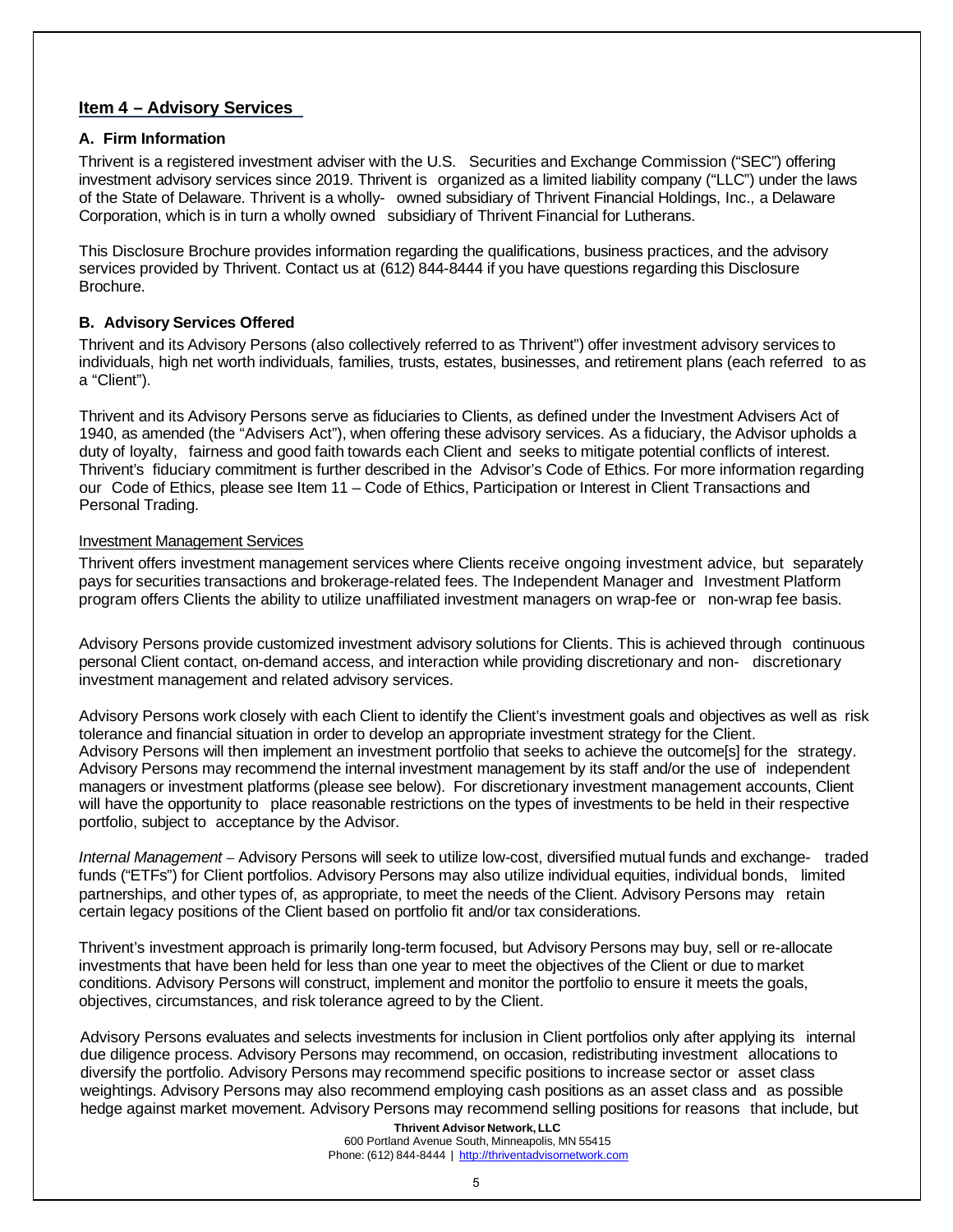are not limited to, harvesting capital gains or losses, business or sector risk exposure to a specific security or class of securities, overvaluation or overweighting of the position[s] in the portfolio, change in risk tolerance of Client, generating cash to meet Client needs, or any risk deemed unacceptable for the Client's risk tolerance. It is more profitable for Thrivent to sell products issued by Thrivent Financial for Lutherans and its affiliates than those issued by other companies. As a result, Thrivent has a financial incentive to recommend them over other companies' products. Client portfolio assets may include one or more Thrivent Mutual Funds. When Clients invest in Thrivent Mutual Funds, Thrivent's affiliate Thrivent Asset Management receives fees (including revenue sharing) for serving as the investment manager for the mutual funds and for providing administrative and accounting services to the funds pursuant to an Administrative Services Agreement. A conflict of interest exists when Advisory Persons recommends or elects to purchase a Thrivent Mutual Fund in Client portfolios. To mitigate the conflict, the Advisor periodically reviews Thrivent Asset Management's asset allocation selection process. The Advisor also manages this conflict by training its Advisory Persons on their responsibilities as a fiduciary and the duty of care under the Advisers Act owed to Clients.

At no time will Thrivent accept or maintain custody of a Client's funds or securities, except for the limited authority as detailed in Item 15 – Custody. All Client assets will be managed within their designated account[s], pursuant to the Client investment advisory agreement. Please see Item 12 – Brokerage Practices.

*Use of Independent Managers* – An Advisory Person will recommend that a Client utilize the investment advisory services and/or model portfolios of one or more investment managers or investment platforms (collectively "Independent Managers") for all or a portion of a Client's investment portfolio, based on the Client's needs and objectives. Investment Managers include Thrivent's affiliate Thrivent Asset Management, LLC, third party money managers, third party sub-advisors, and/or third-party investment platforms.

The use of an Independent Manager may require the Client to authorize and enter into an investment management agreement with the Independent Manager[s] that defines the terms in which the Independent Manager[s] will provide investment management and related services. The Advisor will perform initial and ongoing oversight and due diligence over the selected Independent Manager[s] to ensure the strategy remains aligned with Clients' investment objectives and overall best interests.

Advisory Persons will assist in the development of investment policy recommendations and managing the ongoing Client relationship. Advisory Persons will perform initial and ongoing oversight and due diligence over the selected Independent Manager[s] to ensure the Independent Managers' strategies and target allocations remain aligned with the Clients' investment objectives and overall best interests of the Client.

The Client, prior to entering into an agreement with an Independent Manager will be provided with the Independent Manager's Form ADV 2A Disclosure Brochure (or a brochure that provides information about the Independent Manager and the advisory services it provides, conflicts of interests and other important information). When an Independent Manager serves as a sub-advisor, the Independent Manager will have the power and authority to provide discretionary investment advisory services with respect to the assets held in the specified account. This means placing trade orders for transactions without first contacting the Client and obtaining Client permission. The sub-advisor will provide these services in accordance with the direction of the Advisory Persons through the selection of one or more model portfolio, the selection of individual securities, or a combination of model portfolios and individual securities by the Advisory Persons.

#### <span id="page-5-0"></span>**C. Client Account Management**

Prior to engaging Thrivent to provide investment advisory services, each Client is required to enter into one or more agreements with the Advisor that define the terms, conditions, authority and responsibilities of the Advisor and the Client. These services may include:

- Establishing an Investment Strategy Advisory Persons, in connection with the Client, will develop a strategy targeted to achieve the Client's investment goals and objectives.
- Asset Allocation Advisory Persons will develop a strategic asset allocation that is targeted to meet the investment objectives, time horizon, financial situation and tolerance for risk for each Client.
- Portfolio Construction Advisory Persons will develop a portfolio for the Client that is intended to meet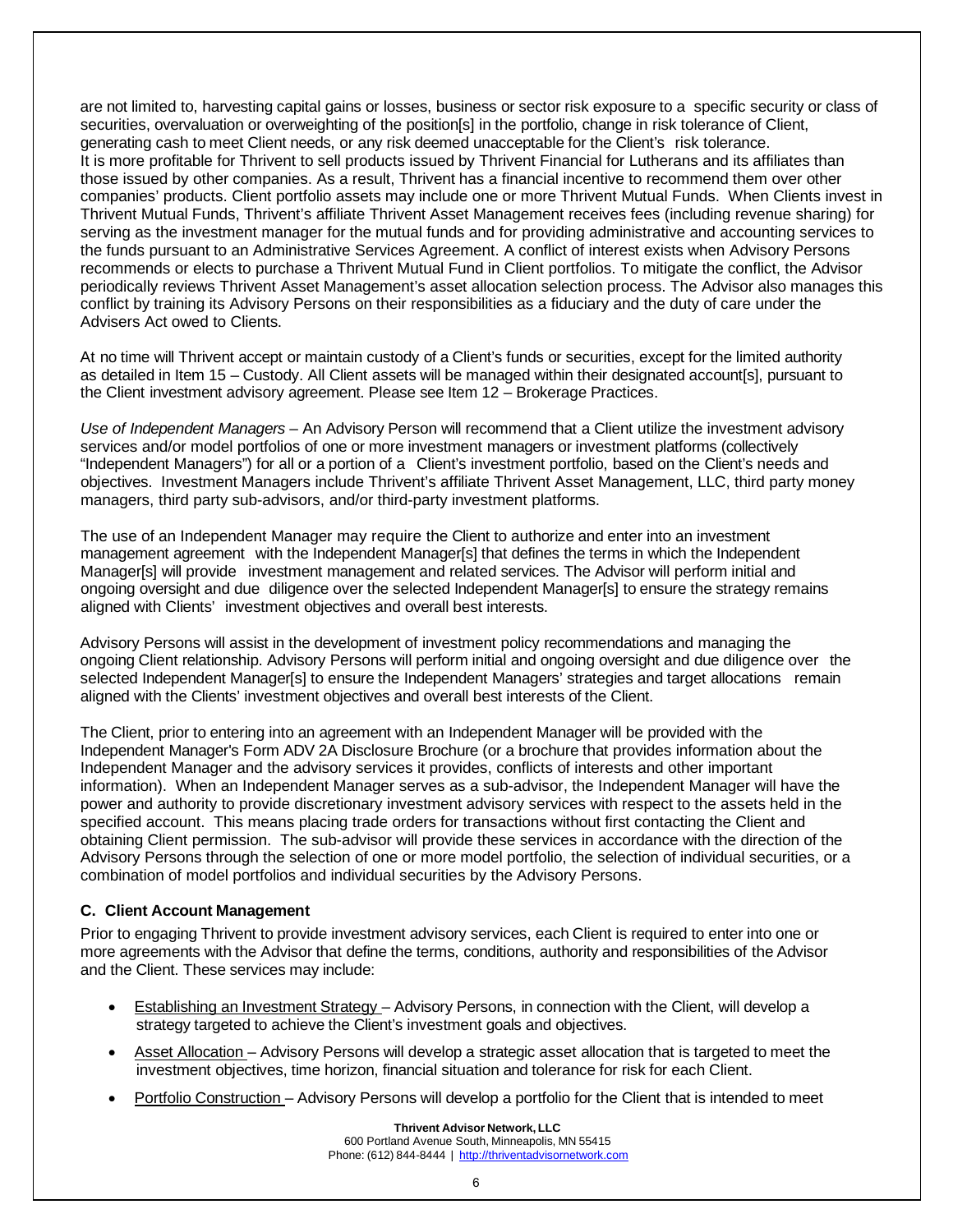the stated goals and objectives of the Client.

• Investment Management and Monitoring – Advisory Persons will provide investment management and ongoing monitoring of the Client's portfolio.

#### <span id="page-6-0"></span>**D. Other Investment Advisory Services**

Thrivent also offers wrap-fee investment management services on a discretionary and nondiscretionary basis. Clients in the wrap-fee program receive ongoing investment advice, brokerage and related services — including performance, custody and transaction reporting for a single asset-based fee. Depending on the level of trading

required for the Client's account[s] in a particular year, the Client may pay more or less in total fees than if the Client paid its own transaction fees. Review the Appendix 1 – Wrap Fee Program Brochure for a full description of the respective investment management services described in this section C.

#### <span id="page-6-1"></span>**E. Assets Under Management**

As of December 31, 2020, the Advisor had \$5,060,558,513 in discretionary assets and \$233,695,216 in nodiscretionary assets.

#### <span id="page-6-2"></span>**Item 5 – Fees and Compensation**

The following paragraphs detail the fee structure and compensation methodology for services provided by the Advisor. Each Client engaging the Advisor for services described herein must enter into a written agreement with the Advisor.

#### <span id="page-6-3"></span>**A. Fees for Advisory Services**

#### Investment Management Services

Clients will pay Advisor a quarterly investment management fee (the "Advisor Management Fees") in advance of each calendar quarter pursuant to the terms of the Investment Management Agreement. . Advisor Management Fees are based on the market value of assets under management at the end of the prior calendar quarter. In certain instances, the billing start date may be delayed based on the Advisor's discretion. Advisor Management Fees range from 2.50% to 0.25% based on several factors, including, but not limited to: the services offered to the Client, the complexity of the services to be provided, the level of Client assets managed by the Advisor, the inclusion of financial planning services, and/or the overall relationship with the Advisor. Therefore, the Advisor Management Fee vary among Clients and may be negotiable.

Further, Clients participating in the Thrivent Wrap Fee Program may be charged a higher overall fee. Please see Appendix 1 – Wrap Fee Program Brochure. Advisor Management Fees will be paid quarterly based on a fixed percentage fee, or a linear or tiered incremental fee schedule, not to exceed the annual rates above. When a linear fee schedule is selected, the entire household, portfolio, or account value is charged at the rate that corresponds to the asset value range in which billable asset values fall. When a tiered schedule is selected, the household, portfolio or account value is charged the corresponding fee percentage within each range. Alternatively, a flat dollar fee may be applied in certain circumstances. This flat dollar fee is negotiable and may exceed the annual rates above. The Advisor Management Fee in the first quarter of service is prorated from the inception date of the account[s] to the end of the first quarter. Fees may be negotiable at the sole discretion of the Advisor. The Client's fees will take into consideration the aggregate assets under management with the Advisor. All securities held in accounts managed by Thrivent will be independently valued by the Custodian. Thrivent will not have the authority or responsibility to value portfolio securities.

Clients may make additions to and withdrawals from their account slat any time, subject to Thrivent's right to terminate an account. Additions may be in cash or securities provided that Thrivent reserves the right to liquidate any transferred securities or decline to accept particular securities into a Client's account[s]. Clients may withdraw account assets on notice to Thrivent, subject to the usual and customary securities settlement procedures. However, Thrivent designs its portfolios as long-term investments and the withdrawal of assets may impair the achievement of a Client's investment objectives. Advisory Persons may consult with Clients about the options and ramifications of transferring securities. However, Clients are advised that when transferred securities are liquidated, they are subject to transaction fees, fees assessed at the mutual fund level (i.e., contingent deferred sales charge)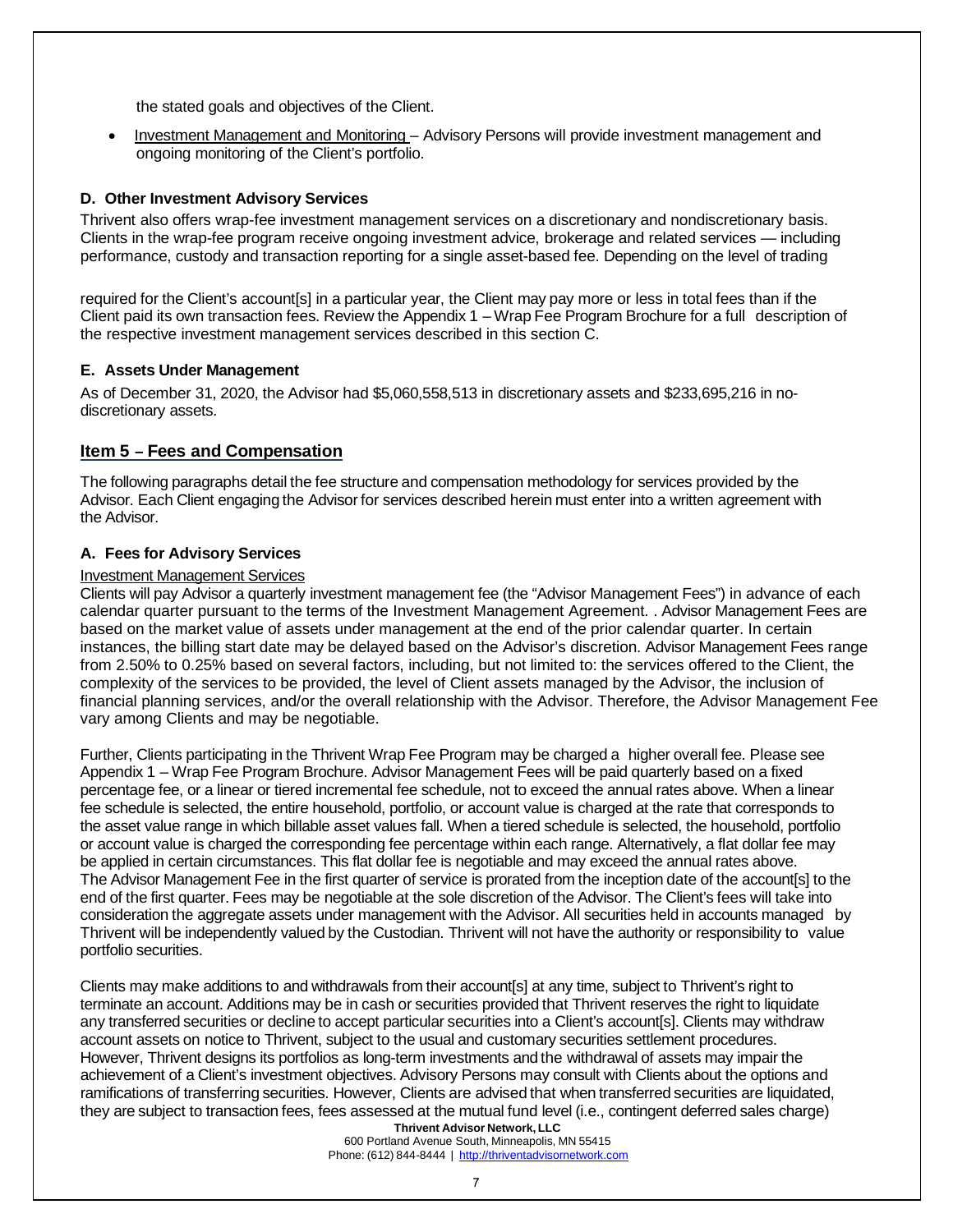#### and/or tax ramifications.

#### Use of Independent Managers

For Client account[s] implemented through an Independent Manager, the Client's overall fees may include Thrivent's Advisor Management Fee (as noted above) plus advisory fees and/or platform fees charged by the Independent Manager[s], depending on the Independent Manager selected and as applicable. The Independent Manager may assume responsibility for calculating the Client's fees and deduct all fees from the Client's account[s]. In such instances, Thrivent will not separately calculate and deduct its Advisor Management Fee on those assets.

#### <span id="page-7-0"></span>**B. Fee Billing**

#### Investment Management Services

Advisor Management Fees will be calculated by the Advisor and deducted from the Client's account[s] at the Custodian. The Advisor shall send an invoice to the Custodian indicating the amount of the fees to be deducted from the Client's account[s] at the respective quarter-end date. The amount due is calculated by applying the quarterly rate (annual rate divided by calendar days in a quarter) to the total assets under management with Thrivent at the end of the prior quarter. Clients will be provided with a statement, at least quarterly, from the Custodian reflecting deduction of the Advisor Management Fee. It is the responsibility of the Client to verify the accuracy of these fees as listed on the custodian's brokerage statement as the Custodian does not assume this responsibility. Clients provide written authorization permitting Advisor Management Fees to be deducted by Thrivent to be paid directly from their account[s] held by the Custodian as part of the Investment Management Agreement and separate account forms provided by the Custodian.

#### Use of Independent Managers

Client account[s] implemented through Independent Manager[s] will be billed in accordance to the separate agreement[s] with the respective parties. As noted above, the Independent Manager[s] may include Thrivent's Advisor Management Fee and deduct the overall fee from the Client's account[s] or Thrivent's fee may be billed separately by Thrivent.

#### <span id="page-7-1"></span>**C. Other Fees and Expenses**

Clients may incur certain fees or charges imposed by third-parties in connection with investments made on behalf of the Client's account[s]. In addition, all fees paid to Thrivent for investment advisory services are separate and distinct from the expenses charged by mutual funds and ETFs to their shareholders, if applicable. These fees and expenses are described in each fund's prospectus. These fees and expenses will generally be used to pay management fees for the funds, other fund expenses, account administration (e.g., custody, brokerage and account reporting), and a possible distribution fee. A Client could invest in these products directly, without the services of Thrivent, but would not receive the services provided by Thrivent which are designed, among other things, to assist the Client in determining which products or services are most appropriate for each Client's financial situation and objectives. Accordingly, the Client should review both the fees charged by the fund[s] and the fees charged by Thrivent to fully understand the total fees to be paid. Fees paid to Independent Managers are not shared with Thrivent.

#### <span id="page-7-2"></span>**D. Advance Payment of Fees and Termination**

#### Investment Management Services

Thrivent is compensated for its investment management services in advance of the quarter in which services are rendered. Either party may request to terminate the Investment Management Agreement with Thrivent, at any time, by providing advance written notice to the other party. The Client may also terminate the Investment Management Agreement within five (5) business days of signing the Advisor's agreement at no cost to the Client. After the fiveday period, the Client will incur charges for bona fide advisory services rendered to the point of termination and such fees will be due and payable by the Client up to and including the effective date of termination. Upon termination, the Advisor will promptly refund any unearned, prepaid advisory fees. The Client's Investment Management Agreement with the Advisor is non-transferable without the Client's prior consent.

#### Use of Independent Managers

The terms for the termination of an Independent Manager will be set forth in the respective agreements between the Client and the Independent Manager. Thrivent will assist the Client with the termination and transition as appropriate.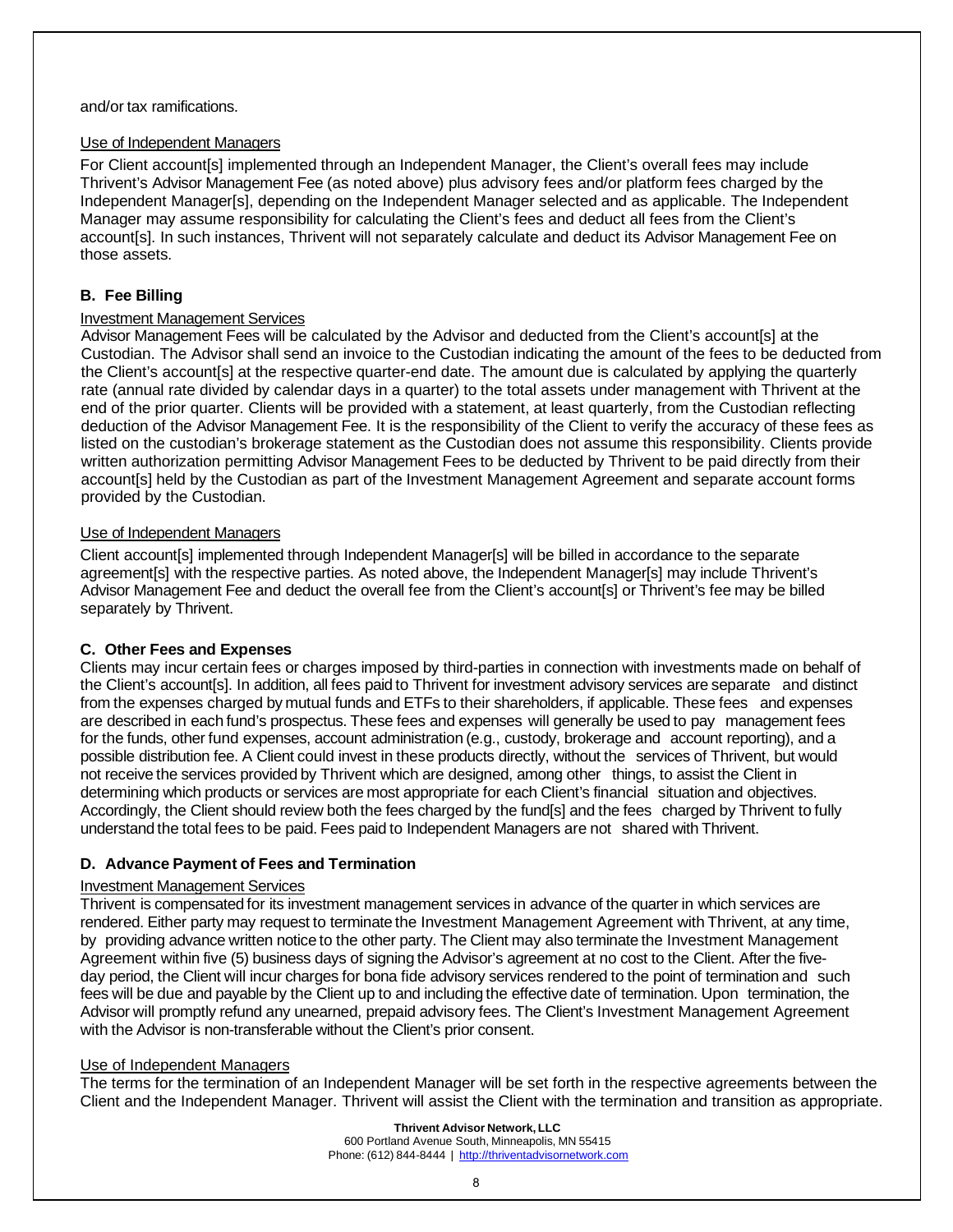#### <span id="page-8-0"></span>**E. Compensation for Sales of Securities**

Thrivent does not buy or sell securities to generate securities commissions and does not receive any compensation for securities transactions in any Client account, other than the Advisor Management Fees noted above.

Certain Advisory Persons are also registered representatives of Purshe Kaplan Sterling Investments, Inc. ("PKS"). PKS is an unaffiliated registered broker-dealer (CRD No. 35747), member FINRA, SIPC. As a registered representative of PKS, the Advisory Person will implement securities transactions under PKS and not through Thrivent. In such instances, the Advisory Person will receive commission-based compensation in connection with the purchase and sale of securities, including 12b-1 fees for the sale of investment company products. Compensation earned by the Advisory Person in one's capacity as a registered representative is separate and in addition to the Advisor's fees earned for the Investment Management Services described in this Disclosure Brochure. This practice presents a conflict of interest because the Advisory Person who is a registered representative has an incentive to effect securities transactions for the purpose of generating commissions rather than solely based on the Client. Clients are not obligated to implement any recommendation provided by the Advisor nor Advisory Persons. Neither the Advisor nor Advisory Persons will earn ongoing Advisor Management Fees in connection with any products or services implemented in the Advisory Person's separate capacity as a registered representative of PKS. Review Item 10 – Other Financial Industry Activities and Affiliations.

In addition, certain Advisory Persons are licensed as independent insurance professionals. In their capacity as licensed insurance professionals, Advisory Persons will earn commission-based compensation for implementing insurance products on behalf of Clients, which may include insurance products offered by affiliates of the Advisor. Insurance commissions earned by an Advisory Person is separate and in addition to Thrivent's Advisor Management Fees. This practice presents a conflict of interest as an Advisory Person may have an incentive to recommend insurance products for the purpose of generating commissions rather than solely based on Client needs. Further, affiliates of Thrivent will also earn revenue if insurance products offered by one of the Advisor's affiliates are implemented. Clients are under no obligation, contractually or otherwise, to purchase insurance products through any person affiliated with Thrivent or otherwise. Review Item 10 below – Other Financial Industry Activities and Affiliations.

#### <span id="page-8-1"></span>**Item 6 – Performance-Based Fees and Side-By-Side Management**

Thrivent does not charge performance-based fees for its investment advisory services.

#### <span id="page-8-2"></span>**Item 7 – Types of Clients**

Thrivent offers investment advisory services to individuals, high net worth individuals, families, trusts, estates, businesses, and retirement plans. Thrivent does not impose a minimum account or relationship size for the services described in this Disclosure Brochure; however, depending on the Advisory Person that you work with, certain investment strategies and Independent Managers will require a minimum size to effectively implement the investment mandate.

#### <span id="page-8-3"></span>**Item 8 – Methods of Analysis, Investment Strategies and Risk of Loss**

#### <span id="page-8-4"></span>**A. Methods of Analysis**

Advisory Persons may use a variety of methods and resources to construct a recommended asset allocation. The resources utilized may include research and/or model management services that Advisory Persons obtained through an agreement with a third-party provider. Thrivent does not directly contract with unaffiliated third-party research and model management providers for this purpose. Advisory Persons are expected to conduct due diligence of these providers and for all recommendations made to Clients, including model portfolios. Clients should ask their Advisory Person[s] about any third-party providers used to help provide investment recommendations for Clients. Review a copy of the provider's disclosure brochure (Part 2A of Form ADV). The Part 2A of Form ADV brochure is a required document only for registered investment advisers; therefore, not all providers may have a disclosure brochure.

#### <span id="page-8-5"></span>**B. Risk of Loss**

Investing in securities involves certain investment risks. Securities may fluctuate in value or lose value. Clients should be prepared to bear the potential risk of loss. Advisory Persons will assist Clients in determining an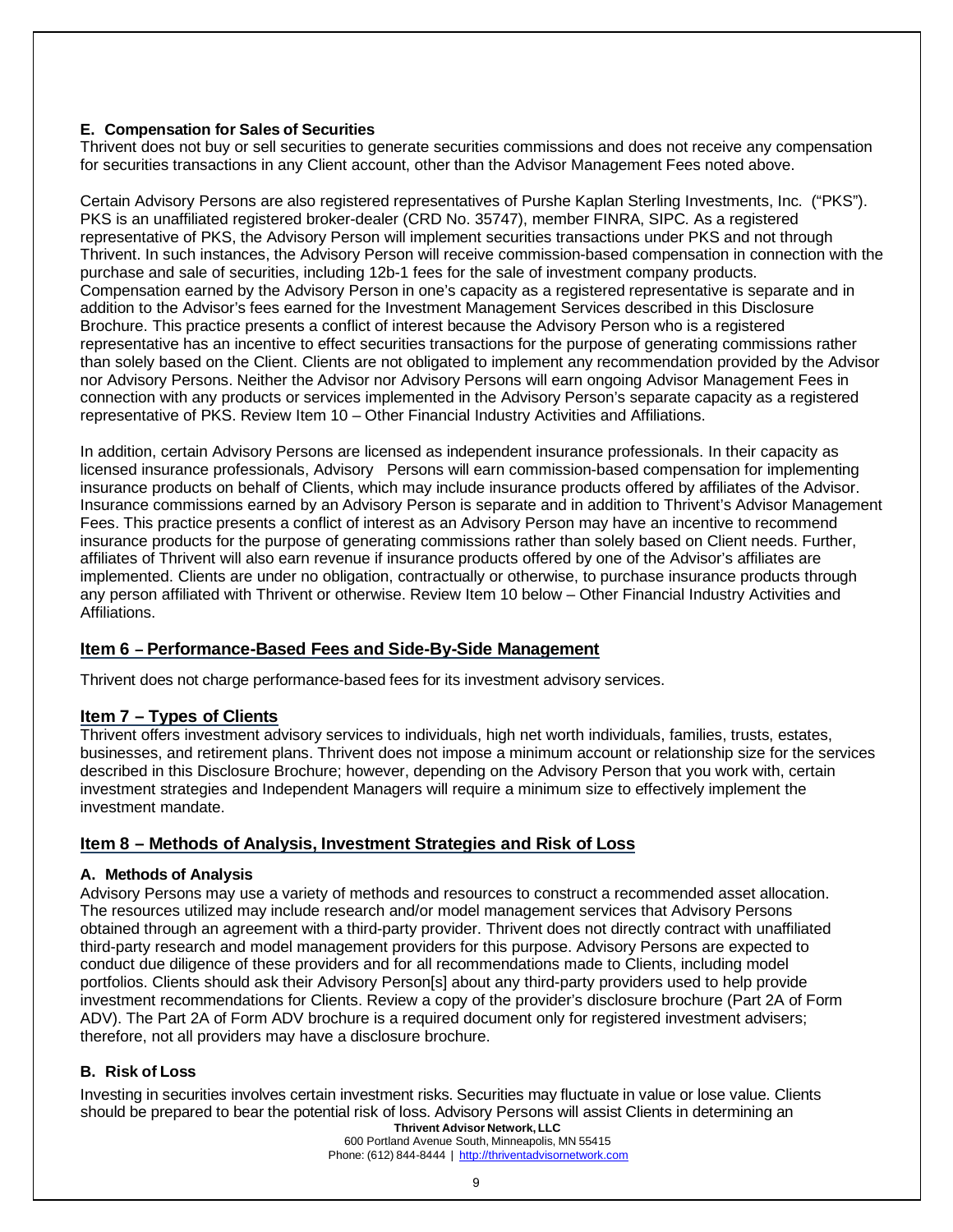appropriate strategy based on their tolerance for risk and other factors noted above. However, there is no guarantee that a Client will meet their investment goals.

Each Client engagement will entail a review of the Client's investment goals, financial situation, time horizon, tolerance for risk and other factors to develop an appropriate strategy for managing a Client's account. Client participation in this process, including full and accurate disclosure of requested information, is essential for the analysis of a Client's account[s]. Thrivent shall rely on the financial and other information provided by the Client or their designees without the duty or obligation to validate the accuracy and completeness of the provided information. It is the responsibility of the Client to inform Thrivent of any changes in financial condition, goals or other factors that may affect this analysis.

The risks associated with a particular strategy are provided to each Client in advance of investing a Client's account[s]. Advisory Persons will work with each Client to determine their tolerance for risk as part of the portfolio construction process. Following are some of the risks associated with the Advisor's investment approach:

*Market Risks* – The value of a Client's holdings may fluctuate in response to events specific to companies or markets, as well as economic, political, or social events in the U.S. and abroad. This risk is linked to the performance of the overall financial markets.

*ETF Risks* – The performance of ETFs are subject to market risk, including the possible loss of principal. The price of the ETFs will fluctuate with the price of the underlying securities that make up the funds. In addition, ETFs have a trading risk based on the loss of cost efficiency if the ETFs are traded actively and a liquidity risk if the ETFs has a large bid-ask spread and low trading volume. The price of an ETF fluctuates based upon the market movements and may dissociate from the index being tracked by the ETF or the price of the underlying investments. An ETF purchased or sold at one point in the day may have a different price than the same ETF purchased or sold a short time later.

*Bond ETFs* – Bond ETFs are subject to specific risks, including the following: (1) interest rate risks, i.e. the risk that bond prices will fall if interest rates rise, and vice versa, the risk depends on two things, the bond's time to maturity, and the coupon rate of the bond. (2) reinvestment risk, i.e. the risk that any profit gained must be reinvested at a lower rate than was previously being earned, (3) inflation risk, i.e. the risk that the cost of living and inflation increase at a rate that exceeds the income investment thereby decreasing the investor's rate of return, (4) credit default risk, i.e. the risk associated with purchasing a debt instrument which includes the possibility of the company defaulting on its repayment obligation, (5) rating downgrades, i.e. the risk associated with a rating agency's downgrade of the company's rating which impacts the investor's confidence in the company's ability to repay its debt and (6) Liquidity Risks, i.e. the risk that a bond may not be sold as quickly as there is no readily available market for the bond.

*Mutual Fund Risks* – The performance of mutual funds are subject to market risk, including the possible loss of principal. The price of the mutual funds will fluctuate with the value of the underlying securities that make up the funds. The price of a mutual fund is typically set daily therefore a mutual fund purchased at one point in the day will typically have the same price as a mutual fund purchased later that same day.

*Options Contracts* – Investments in options contracts have the risk of losing value in a relatively short period of time. Option contracts are leveraged instruments that allow the holder of a single contract to control many shares of an underlying stock. This leverage can compound gains or losses.

*Margin Borrowings* – The use of short-term margin borrowings may result in certain additional risks to a Client. For example, if securities pledged to brokers to secure a Client's margin accounts decline in value, the Client could be subject to a "margin call", pursuant to which it must either deposit additional funds with the broker or be the subject of mandatory liquidation of the pledged securities to compensate for the decline in value.

*Alternative Investments (Limited Partnerships)* – The performance of alternative investments (limited partnerships) can be volatile and may have limited liquidity. An investor could lose all or a portion of their investment. Such investments often have concentrated positions and investments that may carry higher risks. Client should only have a portion of their assets in these investments.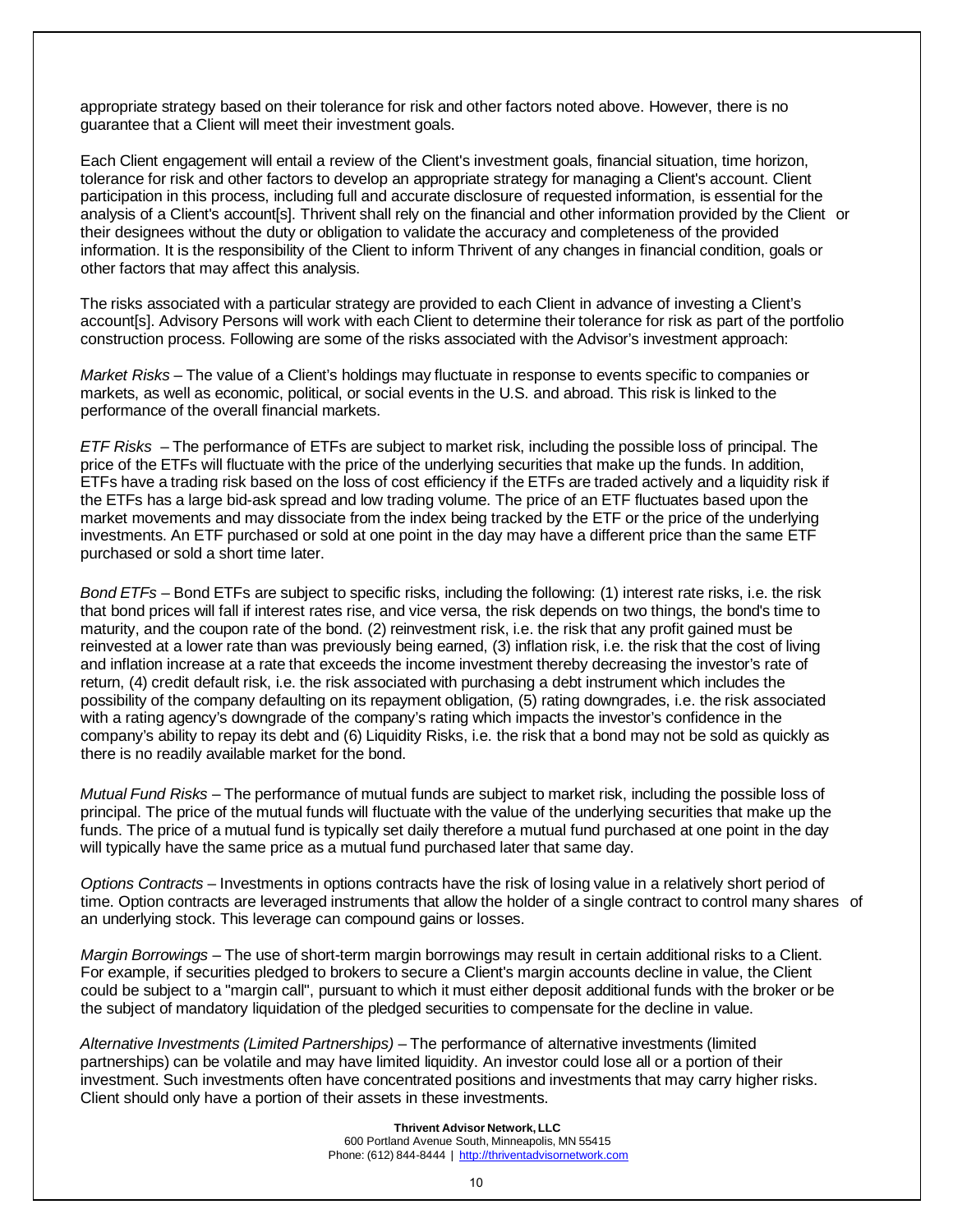The risks associated with a particular strategy are provided to each Client in advance of investing Client accounts. Advisory Persons will work with each Client to determine their tolerance for risk as part of the investment advisory service process.

**Past performance is not a guarantee of future returns. Investing in securities and other investments involve a risk of loss that each Client should understand and be willing to bear. Clients are reminded to discuss these risks with our Advisory Persons.**

#### <span id="page-10-0"></span>**Item 9 – Disciplinary Information**

**There are no material legal or disciplinary events involving Thrivent.** Thrivent values the trust Clients place in the Advisor. The Advisor encourages Clients to perform the requisite due diligence on any advisor or service provider that the Client engages. The backgrounds of the Advisor and its Advisory Persons are on the Investment Adviser Public Disclosure website at [www.adviserinfo.sec.gov](http://www.adviserinfo.sec.gov/) by searching with the Advisor's name or CRD# 304569.

#### <span id="page-10-1"></span>**Item 10 – Other Financial Industry Activities and Affiliations**

Advisory Persons may have their own legal business entities whose business names and logos may appear on marketing materials as approved by Thrivent, or client statements approved by the Custodian. It is important to note that the businesses are legal entities of the Advisory Persons and not of Thrivent, nor the Custodian. Additionally, the business entity may provide services other than the services offered by the Advisor Person as disclosed in this Disclosure Brochure and also provided to Client in each Advisory Person's personalized disclosure Brochure Supplement.

#### Insurance Company

The Advisor is also a licensed insurance agency, and as such, may offer certain insurance products on a commission basis. Advisory Persons may generally introduce Clients to affiliated (e.g. Thrivent Financial for Lutherans) and unaffiliated insurance agencies to manage the insurance process. Advisory Persons will receive a portion of the insurance commission earned by the insurance agency. No Client shall be under any obligation to purchase any insurance products from the Advisor or such introduced insurance agency. The recommendation by an Advisory Person that a Client purchase an insurance product presents a conflict of interest, as the receipt of commissions may provide an incentive to recommend insurance products based on commissions to be received, rather than based on a particular Client's need. Clients are reminded that they remain free to purchase insurance products through other insurance agencies.

#### Affiliates of the Advisor

Thrivent is a wholly owned subsidiary of Thrivent Financial Holdings, Inc., which in turn is a wholly owned subsidiary of Thrivent Financial for Lutherans. Thrivent Financial Holdings, Inc. also has other subsidiaries that engage in activities that may be material to Thrivent's investment advisory business or its investment advisory clients.

Thrivent Financial for Lutherans ("Thrivent Financial") is a registered investment adviser providing investment management services to Thrivent Series Fund, Inc. and Thrivent Cash Management Trust and responsible for fund administration for these entities. Thrivent Financial is also a fraternal benefit society that issues Thrivent Financial life insurance, variable annuity, fixed indexed annuity and fixed-rate annuity contracts. Thrivent Financial markets life, health and disability insurance to Christians in all 50 U.S. states and the District of Columbia. It is more profitable for Thrivent Financial to sell products issued by Thrivent Financial and its affiliates than those issued by other companies. As a result, the Advisor has a financial incentive to recommend them over other companies' products.

Information about these affiliates and how they work together to offer Clients financial products and services is provided below.

*Thrivent Investment Management, Inc.* (CRD # 18387) is registered as an investment adviser and broker-dealer with the SEC and is a member of FINRA/SIPC. Thrivent Investment Management, Inc. offers financial planning services and managed accounts programs to clients. In its capacity as broker-dealer, it actively markets mutual fund shares, variable insurance contracts and general securities to its clients through its registered representatives. It also serves as the principal underwriter and distributor of variable annuities and insurance issued by Thrivent Financial.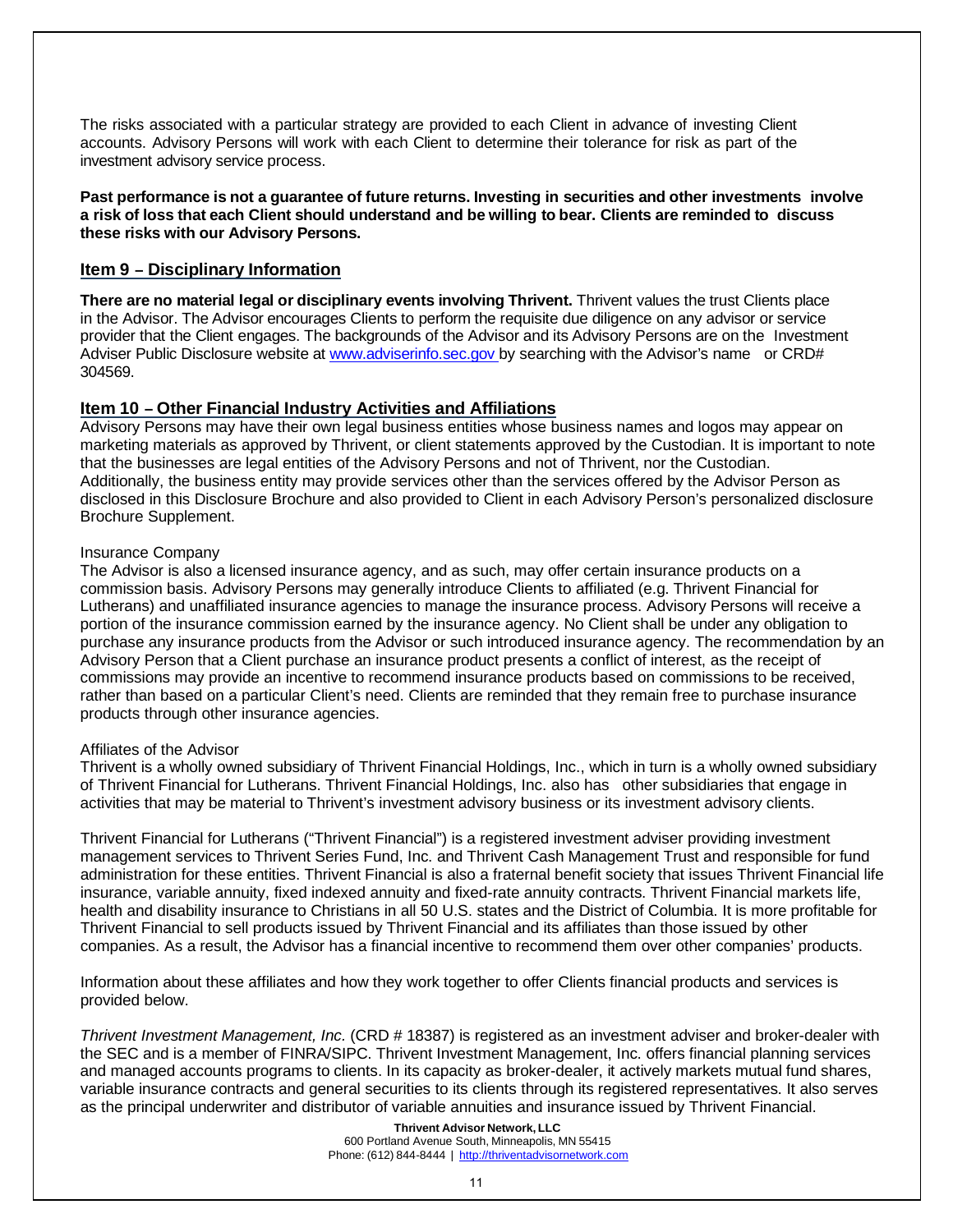**Advisory Persons of Thrivent may, but are not obligated to, utilize any of the products or services offered by** Thrivent Investment Management, Inc. Thrivent Investment Management, Inc. and Thrivent may also share certain supervised persons and management persons.

*Thrivent Distributors, LLC* is an indirect, wholly owned subsidiary of Thrivent Financial and is a registered brokerdealer serving as the principal underwriter and distributor for Thrivent Mutual Funds.

*Thrivent Asset Management, LLC* is an indirect, wholly owned subsidiary of Thrivent Financial and the registered investment adviser providing portfolio management and fund administration services to Thrivent Mutual Funds and Thrivent Core Funds. Thrivent Mutual Funds are distributed by Thrivent Investment Management Inc.'s registered professionals and Thrivent Distributors, LLC.

*Thrivent Trust Company* is a wholly owned subsidiary of Thrivent Financial and serves as a federal savings bank offering professional fiduciary and discretionary investment management services.

*Thrivent Trust Company of Tennessee, Inc*. is a wholly owned subsidiary of Thrivent Financial and is chartered as a Tennessee public trust company offering financial planning and investment management services.

*Newman Financial Services LLC* – This entity is a commonly controlled insurance company offering long-term care insurance.

*PKS (unaffiliated broker dealer)* – As noted in Item 5 above, Certain Advisory Persons are also registered representatives of PKS. As a registered representative of PKS, the Advisory Person will typically receive commissions for the implementation of recommendations for commissionable transactions. Clients are not obligated to implement any recommendations provided by the Advisory Person.

#### Other Business Arrangements

Tax and Accounting Services – Certain Supervised Persons of Thrivent may also provide tax and accounting services for Clients which are separate and distinct from the investment advisory services . Clients of Thrivent are not obligated to utilize these services offered by our Supervised Persons. Neither Thrivent nor its affiliates provide legal advice. Clients are urged to consult with their tax professional, legal advisor or accountant, as applicable, for such advice and questions.

#### <span id="page-11-0"></span>**Item 11 – Code of Ethics, Participation or Interest in Client Transactions and Personal Trading**

#### <span id="page-11-1"></span>**A. Code of Ethics**

Thrivent has implemented a Code of Ethics (the "Code") that defines the Advisor's commitment to each Client. This Code applies to all persons associated with Thrivent ("Supervised Persons"). The Code was developed to provide general ethical guidelines and specific instructions regarding the advisor's duties to the Client. Thrivent and its personnel owe a duty of loyalty, fairness and good faith towards each Client. It is the obligation of Thrivent Supervised Persons to adhere not only to the specific provisions of the Code, but also to the general principles that guide the Code. The Code of Ethics covers a range of topics that address employee ethics and conflicts of interest. To request a copy of the Code, please contact the Advisor at (612) 844-8444 or Compliance@thriventadvisornetwork.com.

#### <span id="page-11-2"></span>**B. Personal Trading with Material Interest**

Thrivent allows Supervised Persons to purchase or sell the same securities that may be recommended to and purchased on behalf of Clients. Thrivent does not act as principal in any transactions. In addition, the Advisor does not act as the general partner of a fund, or advise an investment company.

#### <span id="page-11-3"></span>**C. Personal Trading in Same Securities as Clients**

Thrivent allows Supervised Persons to purchase or sell the same securities that may be recommended to and purchased on behalf of Clients. Owning the same securities that are recommended (purchase or sell) to Clients presents a potential conflict of interest that must be disclosed to Clients and mitigated through policies and procedures. As noted above, we have adopted a Code of Ethics, which addresses insider trading (material nonpublic information controls) and personal securities reporting procedures. When trading for personal accounts, Supervised Persons of Thrivent have a conflict of interest if trading in the same securities.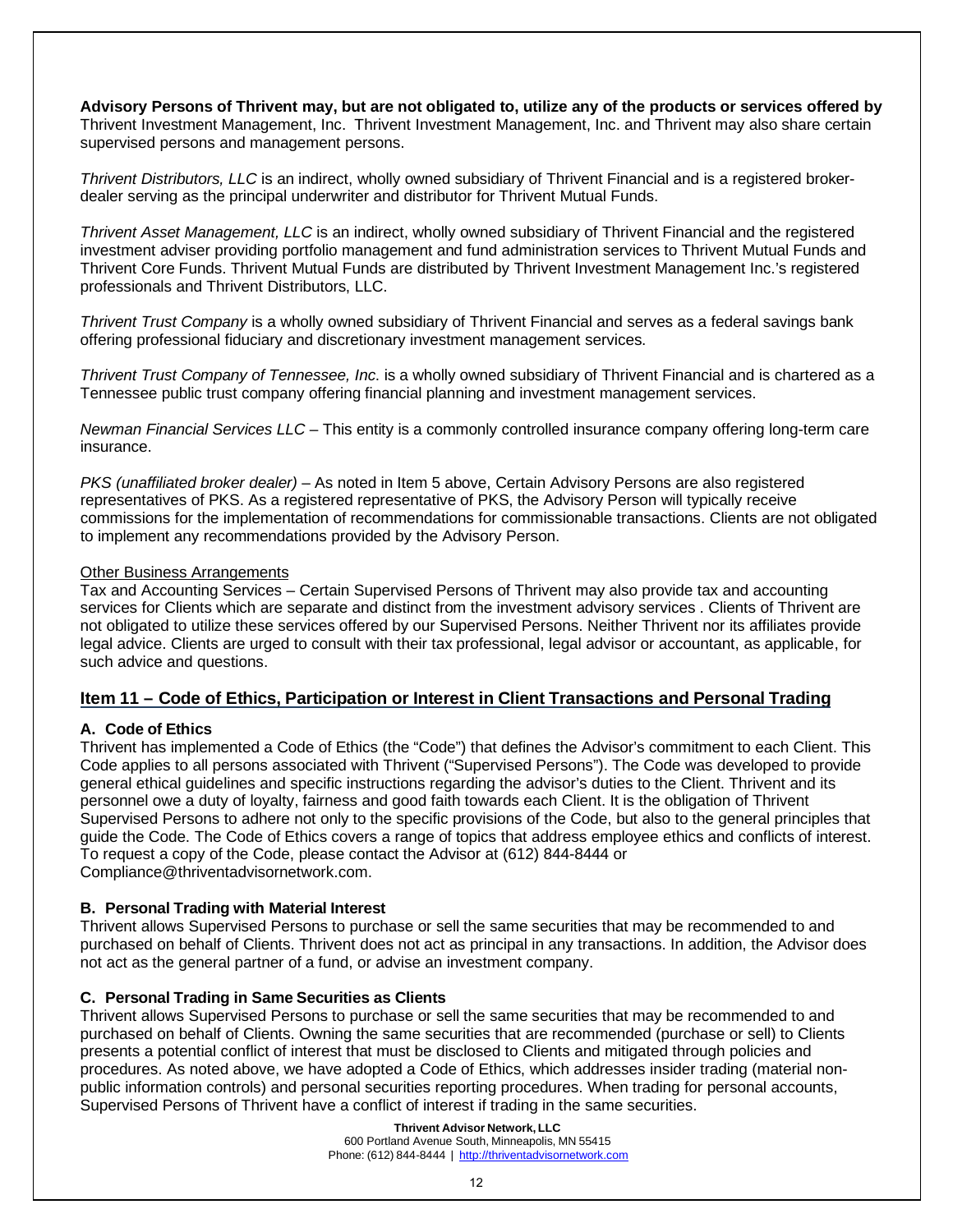The fiduciary duty to act in the best interest of its Clients can be violated if personal trades are made with more advantageous terms than Client trades, or by trading based on material non-public information. This risk is mitigated by Thrivent requiring of its employees and Supervised Persons to report personal securities trades for review by the Compliance Department.

The Advisor has also adopted written policies and procedures to detect the misuse of material, non-public information.

#### <span id="page-12-0"></span>**D. Personal Trading at Same Time as Client**

While Thrivent allows Supervised Persons to purchase or sell of the same securities that may be recommended to and purchased on behalf of Clients, such trades are typically aggregated with Client orders or traded afterward.

#### <span id="page-12-1"></span>**Item 12 – Brokerage Practices**

#### <span id="page-12-2"></span>**A. Recommendation of Custodian[s]**

Thrivent does not have discretionary authority to select the broker-dealer/custodian for custody and execution services. The Client will engage the broker-dealer/custodian (herein the "Custodian") to safeguard Client assets and authorize Thrivent to direct trades to this Custodian as agreed in the investment advisory agreement. Further, Thrivent does not have the discretionary authority to negotiate commissions on behalf of Clients on a trade-by-trade basis.

Where Thrivent does not exercise discretion over the selection of the Custodian, it may recommend the Custodian[s] to Clients for custody and execution services. Thrivent may recommend the Custodian based on criteria such as, but not limited to, reasonableness of commissions charged to the Client, services made available to the Client, and its overall reputation. Clients are not obligated to use the recommended Custodian and Thrivent will not charge any extra fee or cost associated with using a Custodian not recommended by Thrivent. However, if the recommended Custodian is not engaged, Thrivent may be limited in the services it can provide comparable to other clients. Thrivent will generally recommend that Clients establish their account[s] at Fidelity Clearing & Custody Solutions and other divisions of Fidelity Investments, Inc. ("Fidelity"), a FINRA- registered broker-dealer, "qualified custodian" and member of SIPC or Charles Schwab & Co., Inc. ("Schwab"), a registered broker-dealer, member SIPC. Thrivent maintains institutional relationships with both Fidelity and Schwab, whereby the Advisor receives economic benefits. Please see Item 14 below.

Following are additional details regarding the brokerage practices of the Advisor:

*1. Soft Dollars –* Soft dollars are revenue programs offered by broker-dealers/custodians whereby an advisor enters into an agreement to place security trades with the broker-dealer/custodian in exchange for research and other services. **Thrivent does not receive research or other product services sponsored or offered by any broker- dealer. However, the Advisor does receive certain economic benefits from Fidelity and Schwab. Please see Item 14 below.**

*2. Brokerage Referrals –* Thrivent does not receive any compensation from any third-party in connection with the recommendation for establishing a brokerage account. **However, Thrivent's affiliate Thrivent Investment Management Inc. receives compensation from PKS, an unaffiliated registered broker- dealer, for referring certain persons to become registered representatives of PKS. This referral fee is based on revenue derived from sales of the registered representative of PKS. These registered representatives will also be investment advisor representatives of Thrivent Advisor Network, LLC. The referral compensation creates an incentive for investment advisor representatives of Thrivent Advisor Network who also register with PKS to use PKS for brokerage services.**

*3. Directed Brokerage –* All Clients are serviced on a "directed brokerage basis", where Thrivent will place trades within the established account[s] at the Custodian designated by the Client. Further, all Client accounts are traded within their respective brokerage account[s]. The Advisor will not engage in any principal transactions (i.e., trade of any security from or to the Advisor's own account) or cross transactions with other Client accounts (i.e., purchase of a security into one Client account from another Client's account[s]). In selecting the Custodian, Thrivent will not be obligated to select competitive bids on securities transactions and does not have an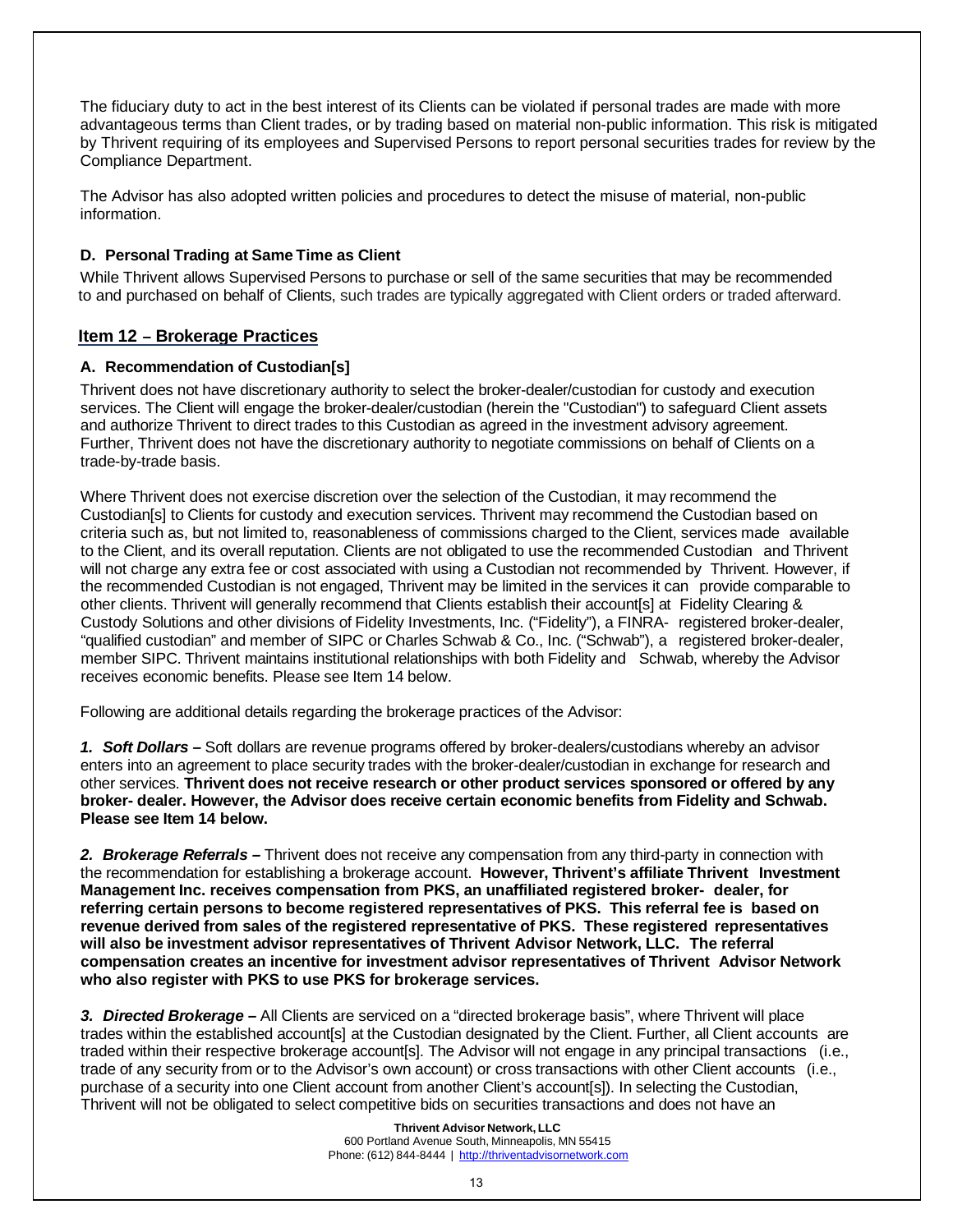obligation to seek the lowest available transaction costs. These costs are determined by the Custodian.

- *4. Trade Errors –* Thrivent will seek to correct any trade errors that occur in Client accounts. A trade error correction may result in a gain or loss. Client's will not receive any net gains. Clients will not be charged for losses associated with trade errors caused by Thrivent or its Advisory Persons.
	- For accounts established with Fidelity, errors resulting in net gains are applied to Thrivent's error account at Fidelity.
	- For accounts established with Schwab, errors resulting in net gains are retained by Schwab. Schwab will donate any gains of \$100 or more to the Charles Schwab Foundation.

#### <span id="page-13-0"></span>**B. Aggregating and Allocating Trades**

The primary objective in placing orders for the purchase and sale of securities for Client accounts is to obtain the most favorable net results taking in to account such factors as: 1) price, 2) size of the order, 3) difficulty of execution, 4) confidentiality and 5) skill required of the broker. Thrivent will execute its transactions through an unaffiliated broker-dealer selected by the Client. Thrivent may aggregate orders in a block trade or trades when securities are purchased or sold through the Custodian for multiple (discretionary) accounts. If a block trade cannot be executed in full at the same price or time, the securities actually purchased or sold by the close of each business day, a pro-rata allocation will be pursued in a manner that is consistent with the initial pre-allocation or other written statement. This must be done in a way that does not consistently advantage or disadvantage any particular Client's accounts.

#### <span id="page-13-1"></span>**Item 13 – Review of Accounts**

#### <span id="page-13-2"></span>**A. Frequency of Reviews**

Securities in in Client accounts are monitored on a regular and continuous basis by Advisory Persons of Thrivent and periodically by the Compliance Department. Formal reviews are generally conducted at least annually. Reviews may be conducted more or less frequently at the Client's request. Accounts may be reviewed as a result of major changes in economic conditions, known changes in the Client's financial situation, and/or large deposits or withdrawals in the Client's accounts.

#### <span id="page-13-3"></span>**B. Causes for Reviews**

The Client is encouraged to notify Thrivent if changes occur in the Client's personal financial situation that might adversely affect the Client's investment plan.

Additional reviews may be triggered by material market, economic or political events.

#### <span id="page-13-4"></span>**C. Review Reports**

The Client will receive brokerage statements no less than quarterly from the Custodian. These brokerage statements are sent directly from the Custodian to the Client. The Client may also establish electronic access to the Custodian's website so that the Client may review these reports and their account activity. Client brokerage statements will include all positions, transactions and fees relating to the Client's accounts. The Advisor may also provide Clients with periodic reports regarding their holdings, allocations, and performance.

#### <span id="page-13-5"></span>**Item 14 – Client Referrals and Other Compensation**

#### <span id="page-13-6"></span>**A. Compensation Received by Thrivent**

#### Participation in Institutional Advisor Platform (Fidelity)

Thrivent has established an institutional relationship with Fidelity to assist the Advisor in managing Client account[s]. Access to the Fidelity platform is provided at no charge to the Advisor. The Advisor receives economic benefits from Fidelity such as, recruiting and training support services for Advisory Persons, expense reimbursement, software, and related support, without cost, as the Advisor renders investment management services to Clients that maintain assets at Fidelity. This support creates an incentive for Advisor to select or recommend Fidelity based on Advisor's receipt of such support in conducting its advisory services, rather than on Clients' interest in receiving most favorable execution. In fulfilling its duties to its Clients, the Advisor endeavors at all times to put the interests of its Clients first. Clients should be aware, however, that the receipt of economic benefits from a Custodian creates a potential conflict of interest since these benefits may influence the Advisor's recommendation of this Custodian over one that does not provide such economic benefits. The services provided by Fidelity, how they benefit the Advisor, and the related conflicts of interest are described above (see Item 12 – Brokerage Practices).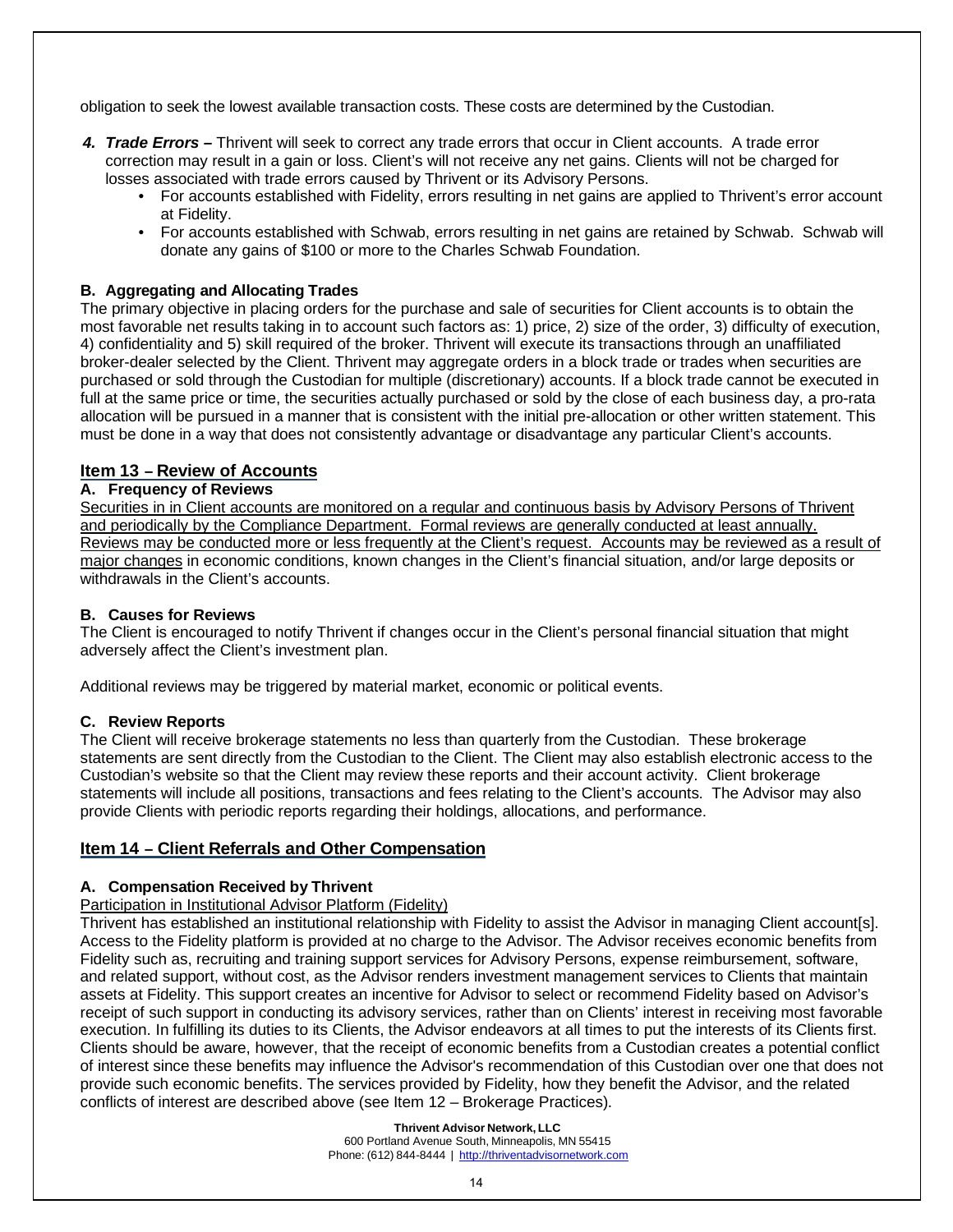#### Participation in Institutional Advisor Platform (Schwab)

Thrivent may recommend that clients establish brokerage accounts with the Schwab Advisor Services division of Charles Schwab & Co., Inc. (Schwab), a registered broker-dealer, member SIPC, to maintain custody of clients' assets and to effect trades for their accounts. The final decision to custody assets with Schwab is at the discretion of the Thrivent's clients, including those accounts under ERISA or IRA rules and regulations, in which case the client is acting as either the plan sponsor or IRA accountholder. Thrivent is not affiliated with Schwab. Schwab provides Thrivent with access to its institutional trading and custody services, which are typically not available to Schwab retail investors. These services generally are available to independent investment advisors on an unsolicited basis, at no charge to them so long as a total of at least \$10 million of the advisor's clients' assets are maintained in accounts at Schwab Advisor Services. Schwab's services include brokerage services that are related to the execution of securities transactions, custody, research, including that in the form of advice, analyses and reports, and access to mutual funds and other investments that are otherwise generally available only to institutional investors or would require a significantly higher minimum initial investment.

For Thrivent client accounts maintained in its custody, Schwab generally does not charge separately for custody services but is compensated by account holders through commissions or other transaction-related or asset- based fees for securities trades that are executed through Schwab or that settle into Schwab accounts.

Schwab also makes available to Thrivent other products and services that benefit Thrivent but may not benefit its clients' accounts. These benefits may include national, regional or Thrivent specific educational events organized and/or sponsored by Schwab Advisor Services. Other potential benefits may include occasional business entertainment of personnel of Thrivent by Schwab Advisor Services personnel, including meals, invitations to sporting events, including golf tournaments, and other forms of entertainment, some of which may accompany educational opportunities. Other of these products and services assist Thrivent in managing and administering clients' accounts. These include software and other technology (and related technological training) that provide access to client account data (such as trade confirmations and account statements), facilitate trade execution (and allocation of aggregated trade orders for multiple client accounts), provide research, pricing information and other market data, facilitate payment of Thrivent's fees from its clients' accounts, and assist with back-office training and support functions, recordkeeping and client reporting. Many of these services generally may be used to service all or some substantial number of Thrivent's accounts, including accounts not maintained at Schwab Advisor Services. Schwab Advisor Services also makes available to Thrivent other services intended to help Thrivent manage and further develop its business enterprise. These services may include professional compliance, legal and business consulting, publications and conferences on practice management, information technology, business succession, regulatory compliance, employee benefits providers, human capital consultants, insurance and marketing. In addition, Schwab may make available, arrange and/or pay vendors for these types of services rendered to Thrivent by independent third-parties.

Schwab Advisor Services may discount or waive fees it would otherwise charge for some of these services or pay all or a part of the fees of a third-party providing these services to Thrivent. While, as a fiduciary under the Investment Advisers Act, Thrivent endeavors to act in its clients' best interests, Thrivent's recommendation that clients maintain their assets in accounts at Schwab may be based in part on the benefit to Thrivent of the availability of some of the foregoing products and services and other arrangements and not solely on the nature, cost or quality of custody and brokerage services provided by Schwab, which may create a potential conflict of interest.

#### Insurance Company

As noted in Item 10, Thrivent also serves as an insurance agency, where the Advisor may recommend to Clients the purchase of certain insurance products. Thrivent will benefit from any revenue generated from the sale of a recommended insurance products.

#### <span id="page-14-0"></span>**B. Client Referrals from Solicitors**

Thrivent may engage and compensate affiliated (e.g. Thrivent Investment Management, Inc.) and unaffiliated thirdparties (each a "Solicitor") for Client referrals in accordance with the requirements of Rule 206(4)-3 of the Investment Advisers Act of 1940. Thrivent and/or its Advisory Persons may also engage various online directories and referral sources which are paid either a percentage of the advisory fee received from the Client or a fixed fee. Clients will not pay a higher fee to Thrivent as a result of such payments to a Solicitor or other referral source. The Advisor will enter into an agreement with the Solicitor, which requires disclosure of the compensation and other conflicts is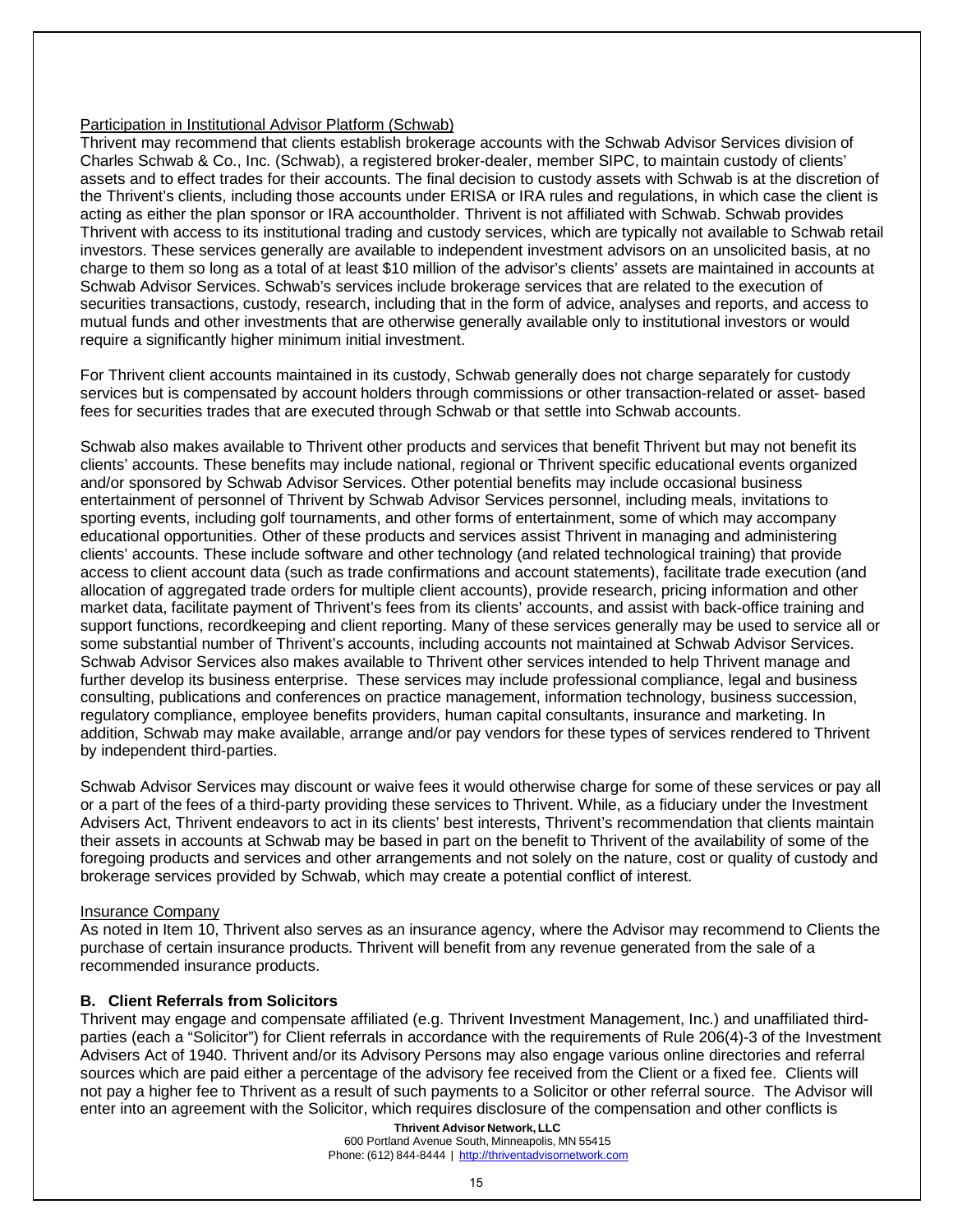provided to the prospective client prior to or at the time of entering into the advisory agreement.

#### **C. Other Compensation**

Advisory Persons may be eligible to receive compensation for referring individuals who become Advisory Persons of Thrivent. The compensation paid to the referring Advisory Person is based on the referred individuals becoming Advisory Persons of Thrivent and revenue from Advisor Management Fees earned by them.

An Advisory Person who refers prospective Clients or Clients to another Advisory Person may share in the fee for the services provided. These fees may be a single payment or ongoing.

Advisory Persons are eligible to receive a cash bonus from their team practice based on what is earned by the whole team.

Advisory Persons may be eligible to receive non-cash compensation (e.g., attend sales conferences and other recognition events). Receipt of non-cash compensation is based on sales of investment advisory services and or other products.

Some Advisory Persons may receive a loan from Thrivent or Thrivent Financial for Lutherans to invest in their practice. The loan may provide for partial or full loan forgiveness if the Advisory Persons and or their practice exceed targeted sales of investment advisory services and or other products.

Thrivent Trust Company pays Advisory Persons a fee for referring Clients to the Trust Company for its professional personal trust, estate and investment management services.

Thrivent affiliates and unaffiliated third parties may pay for and sponsor certain conference events hosted by Thrivent for its Advisory Persons. Costs include, but are not limited to, room rental, presentation materials, meals, entertainment/leisure outings and promotional gifts.

Thrivent Charitable Impact & Investing (formerly InFaith Community Foundation) allows specific investment advisors an opportunity to provide investment advisory and management services for donor advised funds at Thrivent Charitable Impact & Investing. Advisory Persons who are approved to offer these services will receive compensation for such services

In a separate arrangement, Thrivent Charitable Impact & Investing partners with Advisory Persons and Thrivent Distributors, LLC, the underwriter and distributor for Thrivent Mutual Funds. Thrivent Distributors, LLC donates 1% of the gift value to a donor advised fund in recognition of the Advisory Person when he or she brings donor gifts to Thrivent Charitable Impact & Investing. This fee does not increase cost of the product to you. This donation and the charitable assets are not owned by the Advisory Persons. Thrivent Charitable Impact & Investing is independent of Thrivent Financial and Thrivent's Financial Professionals. Thrivent Charitable Impact & Investing is not an affiliate of Thrivent.

#### <span id="page-15-0"></span>**Item 15 – Custody**

Thrivent does not accept or maintain custody of any Client accounts, except for the authorized deduction of the Advisor's fee and the limited authority for Client money movement requests as described below. All Clients must place their assets with a "qualified custodian". Clients are required to select their own Custodian to retain their funds and securities and direct Thrivent to utilize that Custodian for the Client's security transactions. Thrivent encourages Clients to review statements provided by the account Custodian. For more information about Custodians and brokerage practices, see Item 12 – Brokerage Practices.

#### Client Money Movements

If the Client authorizes Advisor to move money from one of the Client's account[s] to one or more other accounts of the Client on an ongoing basis, the Advisor may be deemed to have custody of those assets. The Advisor does not engage in business practices whereby the Advisor or its Advisory Persons would have actual physical custody over the Client's account[s]. To mitigate this risk, the Custodian and the Advisor have adopted safeguards to ensure that the money movements are completed in accordance with the Client's instructions.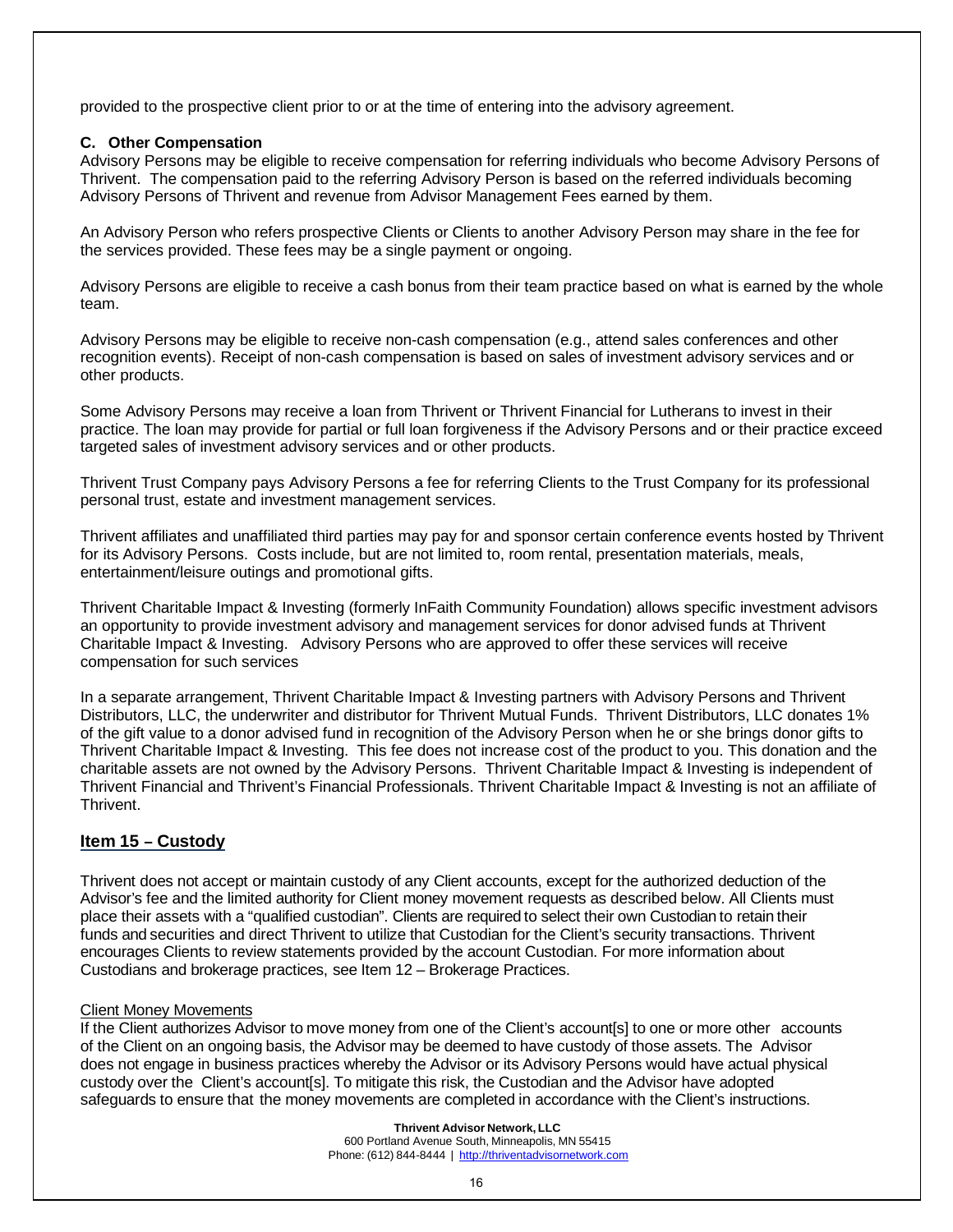#### <span id="page-16-0"></span>**Item 16 – Investment Discretion**

Thrivent offers discretionary and non- discretionary investment management and related advisory services. on behalf of clients with its Investment Management Services. Certain Clients may have non-discretionary accounts managed by Advisory Persons of Thrivent. In such instances, an Advisory Person will be required to obtain, specific approval for each trading decisions made on behalf of the Client. Clients may select discretionary investment advisory services with respect to the assets held in specified accounts. Discretionary authority provide the power and authority to place trade orders for transactions without first contacting the Client and obtaining Client permission.

#### <span id="page-16-1"></span>**Item 17 – Voting Client Securities**

Thrivent does not accept proxy-voting responsibility for any Client. Clients will receive proxy statements directly from the applicable Custodian. Thrivent will not be expected or required to take any action other than the rendering of investment-related advice with respect to lawsuits involving securities presently or formerly held in the Account(s), or the issuers thereof, including actions involving bankruptcy. In the case of class action suits involving issuers held in the Account(s), as required by law or on Client's behalf, Thrivent may provide information about the Account(s) to third parties for purposes of participating in any settlements. The authority to vote on any proxies and any elections relating to mergers, acquisitions, tender offers, bankruptcy proceedings, and any other events, remains solely with Client.

#### **Item 18 – Financial Information**

Neither Thrivent, nor its management, have any adverse financial situations that would reasonably impair the ability of Thrivent to meet all obligations to its Clients. Neither Thrivent, nor any of its Advisory Persons, has been subject to a bankruptcy or financial compromise.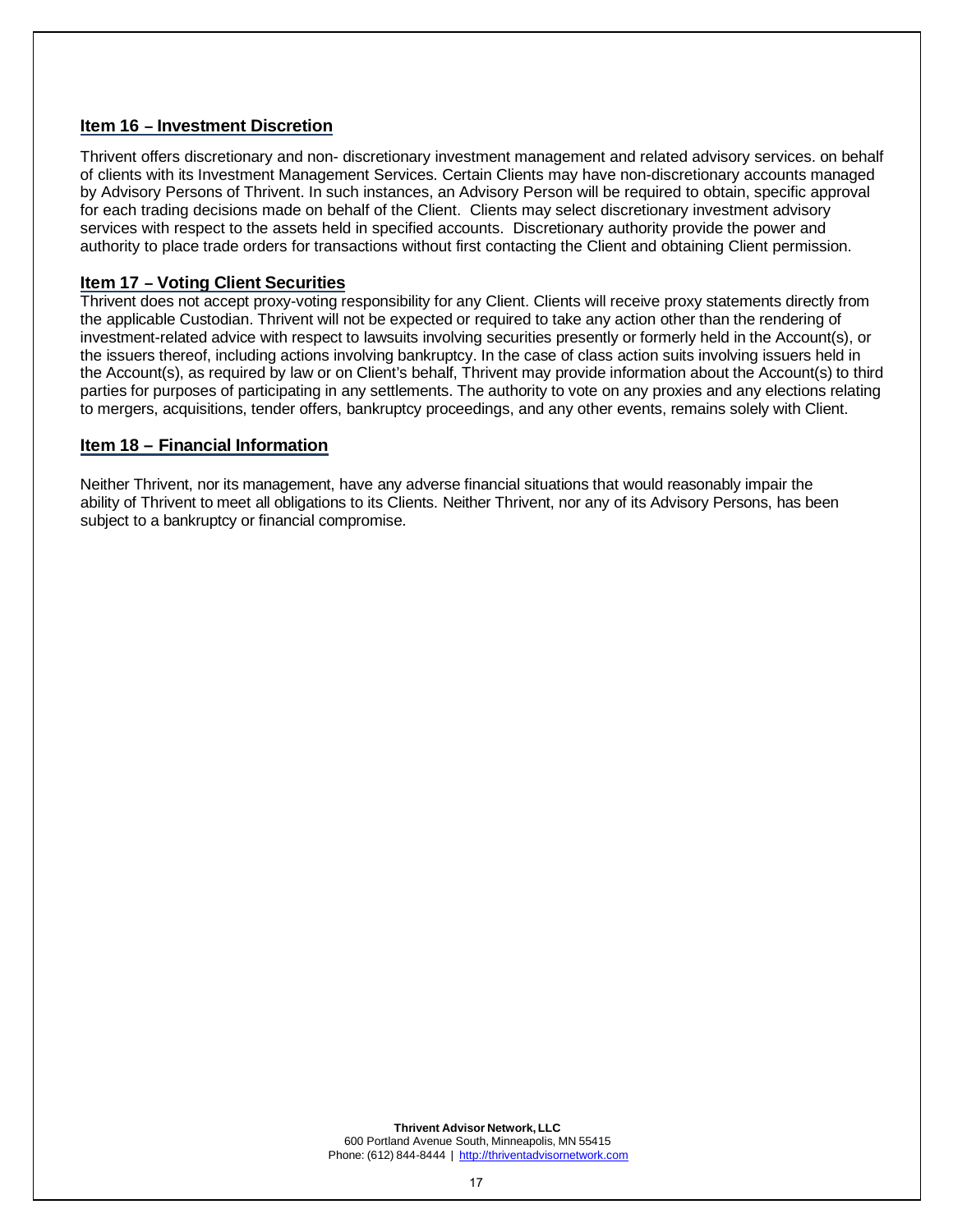#### <span id="page-17-0"></span>**Privacy Policy** Effective Date: March 31, 2021

| <b>FACTS</b>                                                                                                                                                                                                                                                                                                                                                                            | WHAT DOES THRIVENT ADVISOR NETWORK, LLC<br>DO WITH YOUR PERSONAL INFORMATION?                                                                                                                                                                                                                                                                        |                                                     |                                |
|-----------------------------------------------------------------------------------------------------------------------------------------------------------------------------------------------------------------------------------------------------------------------------------------------------------------------------------------------------------------------------------------|------------------------------------------------------------------------------------------------------------------------------------------------------------------------------------------------------------------------------------------------------------------------------------------------------------------------------------------------------|-----------------------------------------------------|--------------------------------|
| Why?                                                                                                                                                                                                                                                                                                                                                                                    | Financial services companies choose how they share your personal information. Federal and<br>state law gives clients the right to limit some but not all sharing. Federal and state law also<br>requires us to tell you how we collect, share, and protect your personal information. Please<br>read this notice carefully to understand what we do. |                                                     |                                |
| <b>What?</b>                                                                                                                                                                                                                                                                                                                                                                            | The types of personal information we collect and share depend on the product or service you<br>have with us. This information can include:                                                                                                                                                                                                           |                                                     |                                |
|                                                                                                                                                                                                                                                                                                                                                                                         | Social Security Number, date of birth, address, and contact information<br>$\blacksquare$<br>Assets, liabilities, income, expenses, and investment experience<br>٠<br>Account transactions and retirement assets<br>٠<br>Tax reporting and investment performance<br>٠                                                                               |                                                     |                                |
|                                                                                                                                                                                                                                                                                                                                                                                         | We may share any/all the information we collect depending on what is needed for the stated<br>purpose.                                                                                                                                                                                                                                               |                                                     |                                |
| How?                                                                                                                                                                                                                                                                                                                                                                                    | All financial companies need to share clients' personal information to run their everyday<br>business. In the section below, we list the reasons financial companies may share their clients'<br>personal information; the specific reasons Thrivent Advisor Network, LLC chooses to share;<br>and whether you can limit this sharing.               |                                                     |                                |
| Reasons we can share your personal information                                                                                                                                                                                                                                                                                                                                          |                                                                                                                                                                                                                                                                                                                                                      | <b>Does Thrivent Advisor</b><br>Network, LLC share? | Can you limit this<br>sharing? |
| For our everyday business purposes-<br>such as to process your transactions, maintain your account(s), respond<br>to court orders and legal investigations, report to credit bureaus, or<br>engage with service providers who act on our behalf to support our<br>operations. This includes sharing information with an advisor's<br>supervisory broker-dealer, as is legally required. |                                                                                                                                                                                                                                                                                                                                                      | <b>YES</b>                                          | <b>NO</b>                      |
| For our marketing purposes -<br>to offer our products and services to you                                                                                                                                                                                                                                                                                                               |                                                                                                                                                                                                                                                                                                                                                      | <b>YES</b>                                          | <b>YES</b>                     |
| For joint marketing with other financial companies                                                                                                                                                                                                                                                                                                                                      |                                                                                                                                                                                                                                                                                                                                                      | <b>NO</b>                                           | We do not share                |
| For our affiliates' everyday business purposes -<br>information about your transactions and experiences with us                                                                                                                                                                                                                                                                         |                                                                                                                                                                                                                                                                                                                                                      | <b>YES</b>                                          | <b>NO</b>                      |
| For our affiliates' everyday business purposes -<br>information contained on your application or in your credit report                                                                                                                                                                                                                                                                  |                                                                                                                                                                                                                                                                                                                                                      | <b>YES</b>                                          | <b>YES</b>                     |
| For our affiliates to market to you -                                                                                                                                                                                                                                                                                                                                                   |                                                                                                                                                                                                                                                                                                                                                      | <b>YES</b>                                          | <b>YES</b>                     |
| For nonaffiliates to market to you -                                                                                                                                                                                                                                                                                                                                                    |                                                                                                                                                                                                                                                                                                                                                      | <b>NO</b>                                           | We do not share                |
| To another registered investment adviser firm --<br>If your independent advisor terminates his or her relationship with us and<br>moves to a new firm, we or your independent advisor may disclose your<br>personal information to the new firm, unless you instruct us not to.                                                                                                         |                                                                                                                                                                                                                                                                                                                                                      | <b>YES</b>                                          | YES*                           |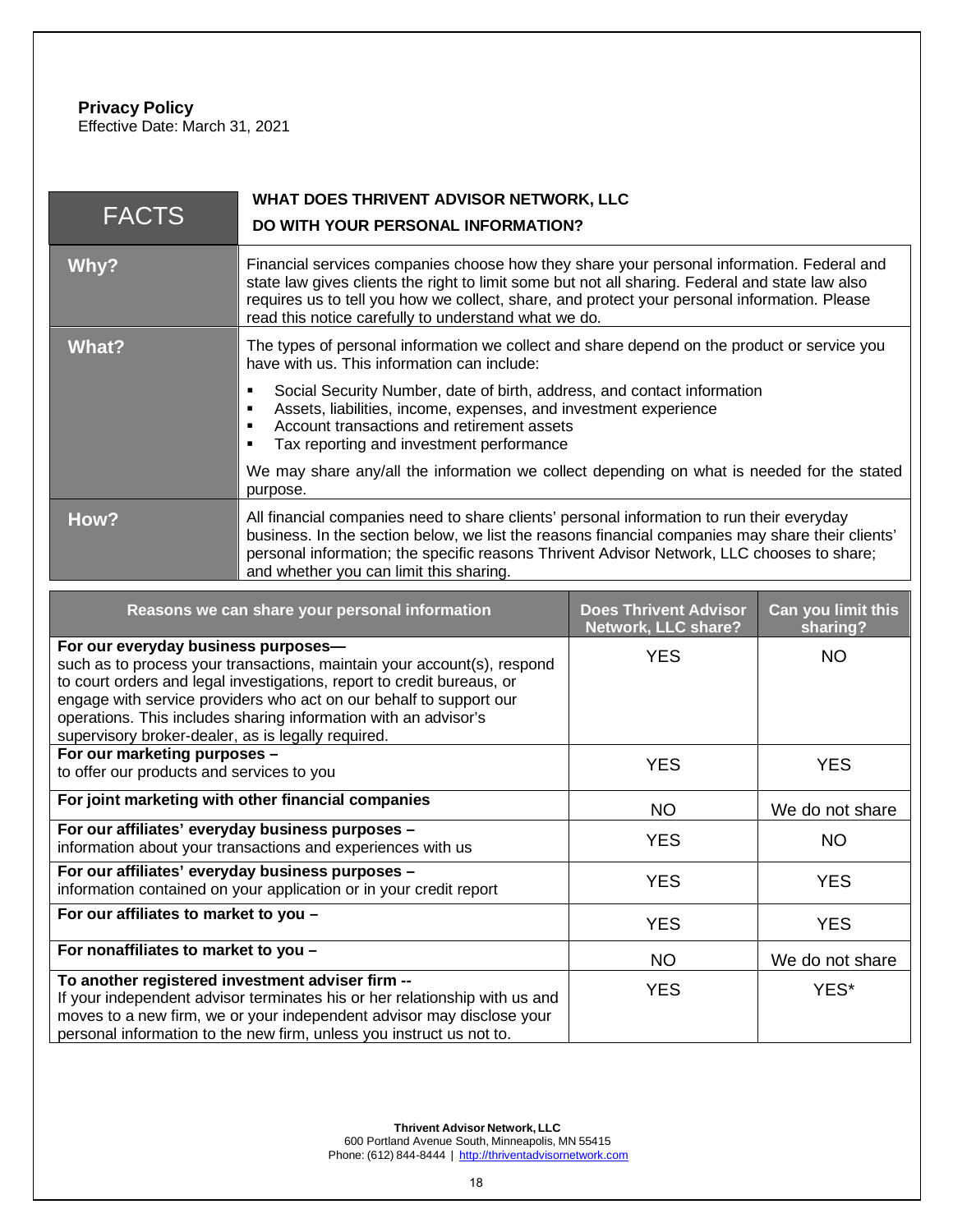| <b>To limit</b><br>Call us at: 1-800-688-6062<br>$\bullet$<br>our sharing<br>Write to us at:<br>$\bullet$<br><b>Thrivent Advisor Network, LLC</b><br>600 Portland Ave S, Ste 100<br>Minneapolis, MN 55415-4402<br>Please note: If you are a new customer, we can begin sharing your information 30 days from the date<br>we provide you this notice. If you are a former customer, we will continue to share your information as<br>described in this notice. However, you can contact us at any time to limit our sharing. |                                                                                                                                                                                                                                                                                                                                                                                                                                                                               |  |  |  |
|-----------------------------------------------------------------------------------------------------------------------------------------------------------------------------------------------------------------------------------------------------------------------------------------------------------------------------------------------------------------------------------------------------------------------------------------------------------------------------------------------------------------------------|-------------------------------------------------------------------------------------------------------------------------------------------------------------------------------------------------------------------------------------------------------------------------------------------------------------------------------------------------------------------------------------------------------------------------------------------------------------------------------|--|--|--|
| Who we are                                                                                                                                                                                                                                                                                                                                                                                                                                                                                                                  |                                                                                                                                                                                                                                                                                                                                                                                                                                                                               |  |  |  |
| Who is providing this notice?                                                                                                                                                                                                                                                                                                                                                                                                                                                                                               | This notice describes the privacy practices of Thrivent Advisor Network, LLC, a<br>Registered Investment Advisor. Your financial advisor is an investment adviser<br>representative of Thrivent Advisor Network, LLC and we are required to<br>provide this notice to inform you of how we collect, share, and protect your<br>personal information.                                                                                                                          |  |  |  |
| What we do                                                                                                                                                                                                                                                                                                                                                                                                                                                                                                                  |                                                                                                                                                                                                                                                                                                                                                                                                                                                                               |  |  |  |
| How does Thrivent Advisor Network,<br>LLC collect my personal information?                                                                                                                                                                                                                                                                                                                                                                                                                                                  | We collect your personal information in a few ways:<br>Directly from you, such as when you open an investment account,<br>complete advisory agreements, investment questionnaires or<br>suitability documents.<br>From other third parties, such as credit reporting agencies.<br>$\bullet$<br>Through your transactions and interactions with us and our affiliates.                                                                                                         |  |  |  |
| How does Thrivent Advisor Network,<br>LLC protect my personal information?                                                                                                                                                                                                                                                                                                                                                                                                                                                  | To safeguard your personal information from unauthorized access and use we<br>maintain physical, procedural, and electronic security measures such as<br>secure passwords, encrypted file storage, and a secure office environment.<br>Our technology vendors provide security and access control over personal<br>information and have policies over the transmission of data. Our associates<br>are trained on their responsibilities to protect your personal information. |  |  |  |
|                                                                                                                                                                                                                                                                                                                                                                                                                                                                                                                             | We require third parties that assist in providing our services to you to protect<br>the personal information they receive from us.<br>Please note: Your personal information is processed in the United States,<br>which means that privacy laws may be less stringent than they are in your<br>country of residence. This also means that government agencies, courts or law<br>enforcement in the United States may be able to access your information.                     |  |  |  |
| Why can't I limit all sharing?                                                                                                                                                                                                                                                                                                                                                                                                                                                                                              | Federal law gives you the right to limit sharing only in certain situations:<br><b>To Affiliates</b><br>If we share information about your creditworthiness<br>If affiliates use your information to market to you.<br><b>To Nonaffiliates</b><br>٠<br>If they wish to obtain your information to market to you                                                                                                                                                               |  |  |  |
|                                                                                                                                                                                                                                                                                                                                                                                                                                                                                                                             | *In addition, residents of CA, MA, & VT are opted out of all nonaffiliate sharing,<br>per state law. Clients in these states may choose to opt-in for this sharing.                                                                                                                                                                                                                                                                                                           |  |  |  |
| What if I am a joint contract owner or<br>joint account owner?                                                                                                                                                                                                                                                                                                                                                                                                                                                              | You may be receiving this notice on behalf of all owners. As a joint owner, you<br>may choose one or more of the sharing options that apply in your home state<br>on behalf of all joint owners or only on your own behalf.                                                                                                                                                                                                                                                   |  |  |  |
| What are the data processing options<br>If you reside in the EU, permanently or temporarily, you may be entitled to the<br>for residents of the European Union?<br>following options:                                                                                                                                                                                                                                                                                                                                       |                                                                                                                                                                                                                                                                                                                                                                                                                                                                               |  |  |  |